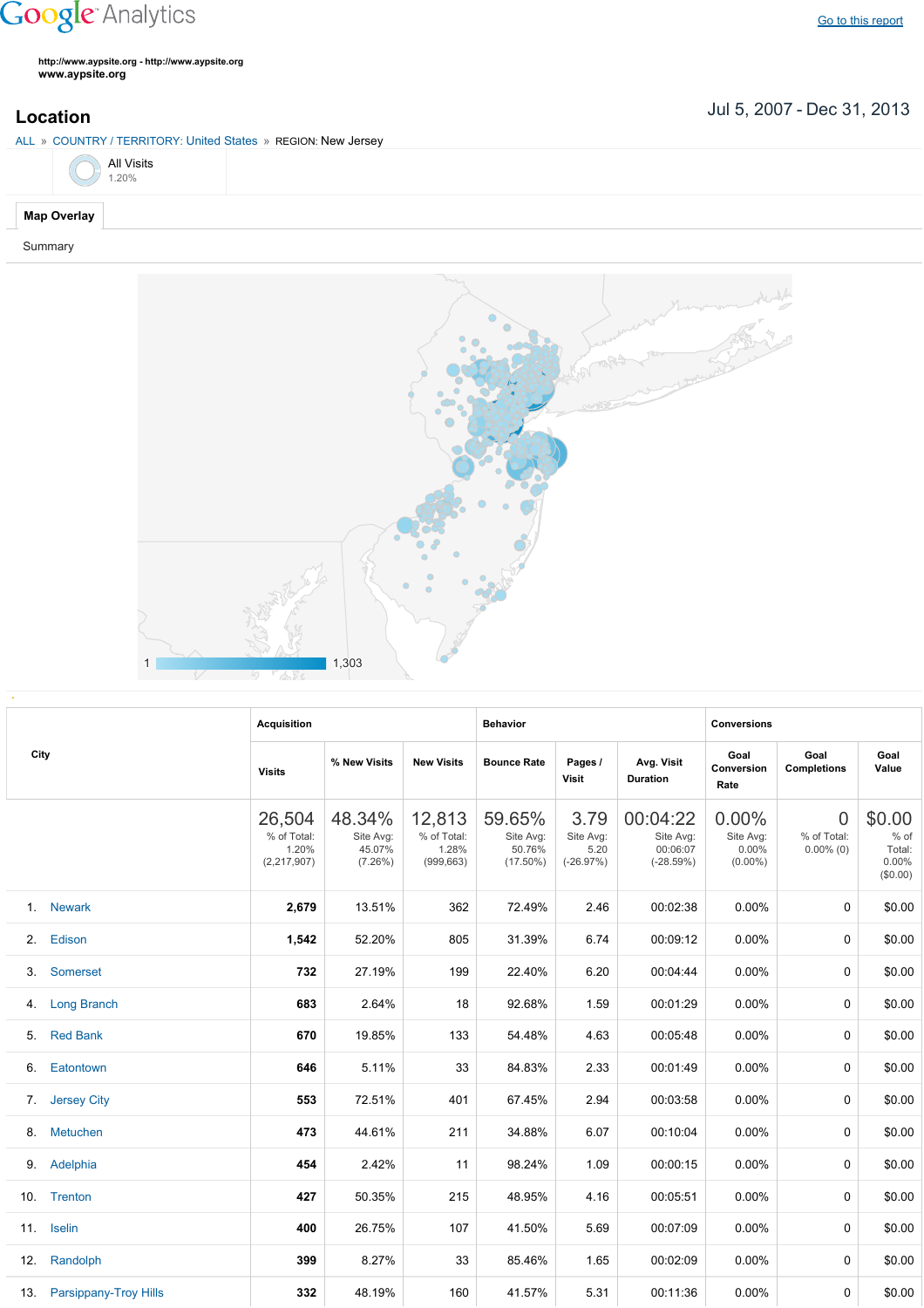|     | 14. New Brunswick          | 330 | 51.82% | 171 | 64.24%         | 4.15  | 00:03:54 | 0.00%    | 0           | \$0.00 |
|-----|----------------------------|-----|--------|-----|----------------|-------|----------|----------|-------------|--------|
| 15. | <b>Mount Laurel</b>        | 315 | 52.38% | 165 | 39.37%         | 6.88  | 00:07:05 | 0.00%    | $\mathbf 0$ | \$0.00 |
| 16. | <b>Asbury Park</b>         | 310 | 24.19% | 75  | 63.55%         | 3.01  | 00:04:28 | $0.00\%$ | 0           | \$0.00 |
| 17. | <b>South Plainfield</b>    | 309 | 31.39% | 97  | 33.33%         | 7.65  | 00:08:37 | $0.00\%$ | $\mathbf 0$ | \$0.00 |
| 18. | <b>Bridgewater</b>         | 280 | 38.93% | 109 | 36.79%         | 6.80  | 00:06:13 | $0.00\%$ | 0           | \$0.00 |
|     | 19. Highland Park          | 270 | 48.89% | 132 | 34.81%         | 8.88  | 00:10:51 | $0.00\%$ | 0           | \$0.00 |
| 20. | Hoboken                    | 268 | 73.51% | 197 | 64.55%         | 4.99  | 00:03:56 | $0.00\%$ | 0           | \$0.00 |
|     | 21. Hillsborough Township  | 265 | 45.66% | 121 | 46.79%         | 4.29  | 00:03:16 | $0.00\%$ | 0           | \$0.00 |
| 22. | Princeton                  | 235 | 71.06% | 167 | 63.40%         | 4.47  | 00:06:07 | 0.00%    | 0           | \$0.00 |
| 23. | <b>East Brunswick</b>      | 231 | 77.92% | 180 | 65.80%         | 2.76  | 00:03:06 | $0.00\%$ | 0           | \$0.00 |
| 24. | <b>Piscataway Township</b> | 222 | 50.45% | 112 | 47.75%         | 4.09  | 00:05:12 | 0.00%    | 0           | \$0.00 |
| 25. | Collingswood               | 211 | 25.12% | 53  | 21.80%         | 8.48  | 00:07:30 | 0.00%    | 0           | \$0.00 |
| 26. | Morristown                 | 207 | 43.00% | 89  | 51.69%         | 3.40  | 00:06:01 | $0.00\%$ | $\mathbf 0$ | \$0.00 |
| 27. | <b>East Orange</b>         | 206 | 54.85% | 113 | 51.94%         | 4.29  | 00:03:09 | $0.00\%$ | 0           | \$0.00 |
| 28. | <b>Montclair</b>           | 200 | 78.50% | 157 | 78.00%         | 1.96  | 00:01:11 | $0.00\%$ | 0           | \$0.00 |
| 29. | Freehold                   | 196 | 31.12% | 61  | 83.67%         | 2.08  | 00:01:22 | $0.00\%$ | 0           | \$0.00 |
| 30. | Middletown                 | 195 | 60.00% | 117 | 83.59%         | 1.85  | 00:02:06 | $0.00\%$ | 0           | \$0.00 |
| 31. | <b>Marlboro Township</b>   | 194 | 37.11% | 72  | 48.45%         | 4.22  | 00:07:19 | $0.00\%$ | 0           | \$0.00 |
| 32. | Zarephath                  | 191 | 10.47% | 20  | 12.04%         | 6.70  | 00:07:04 | $0.00\%$ | 0           | \$0.00 |
|     | 33. Holmdel                | 189 | 14.81% | 28  | 86.77%         | 1.94  | 00:02:23 | 0.00%    | $\mathbf 0$ | \$0.00 |
|     | 34. Plainsboro Township    | 188 | 75.53% | 142 | 64.36%         | 3.23  | 00:04:19 | $0.00\%$ | 0           | \$0.00 |
| 35. | Elizabeth                  | 176 | 68.18% | 120 | 67.61%         | 2.61  | 00:02:38 | $0.00\%$ | 0           | \$0.00 |
| 36. | Plainfield                 | 176 | 32.39% | 57  | 46.59%         | 4.22  | 00:06:23 | $0.00\%$ | 0           | \$0.00 |
|     | 37. West Orange            | 171 | 60.82% | 104 | 64.91%         | 3.20  | 00:04:54 | $0.00\%$ | 0           | \$0.00 |
| 38. | Paulsboro                  | 164 | 64.02% | 105 | 78.66%         | 1.64  | 00:01:18 | $0.00\%$ | 0           | \$0.00 |
| 39. | <b>Cherry Hill</b>         | 163 | 74.85% | 122 | 65.64%         | 2.70  | 00:02:17 | $0.00\%$ | 0           | \$0.00 |
| 40. | <b>Bloomfield</b>          | 160 | 44.38% | 71  | 40.00%         | 5.50  | 00:05:38 | $0.00\%$ | 0           | \$0.00 |
| 41. | Morganville                | 151 | 63.58% | 96  | 35.10%         | 4.90  | 00:06:23 | $0.00\%$ | 0           | \$0.00 |
| 42. | <b>Princeton Junction</b>  | 147 | 60.54% | 89  | 55.78%         | 5.67  | 00:11:00 | $0.00\%$ | 0           | \$0.00 |
|     | 43. Harrison               | 123 | 56.91% | 70  | 59.35%         | 3.15  | 00:02:28 | $0.00\%$ | 0           | \$0.00 |
| 44. | Manahawkin                 | 114 | 64.04% | 73  | 35.09%         | 6.59  | 00:08:09 | 0.00%    | 0           | \$0.00 |
| 45. | Woodbridge                 | 113 | 45.13% | 51  | 55.75%         | 4.13  | 00:04:03 | $0.00\%$ | 0           | \$0.00 |
| 46. | Ridgewood                  | 112 | 73.21% | 82  | 63.39%         | 6.96  | 00:04:05 | $0.00\%$ | 0           | \$0.00 |
|     | 47. Toms River             | 110 | 83.64% | 92  | 60.00%         | 3.52  | 00:04:12 | $0.00\%$ | 0           | \$0.00 |
|     | 48. Fort Lee               | 105 | 66.67% | 70  | 78.10%         | 2.06  | 00:01:49 | $0.00\%$ | 0           | \$0.00 |
| 49. | <b>Belleville</b>          | 102 | 29.41% | 30  | 31.37%         | 6.03  | 00:12:03 | $0.00\%$ | 0           | \$0.00 |
| 50. | <b>Brick</b>               | 101 | 59.41% | 60  | 58.42%         | 2.68  | 00:03:28 | $0.00\%$ | 0           | \$0.00 |
| 51. | <b>North Brunswick</b>     | 101 | 49.50% | 50  | 60.40%         | 2.50  | 00:04:26 | $0.00\%$ | 0           | \$0.00 |
| 52. | Hackensack                 | 100 | 63.00% | 63  | 73.00%         | 2.97  | 00:02:50 | $0.00\%$ | 0           | \$0.00 |
| 53. | Kearny                     | 98  | 65.31% | 64  | 61.22%         | 3.44  | 00:02:42 | $0.00\%$ | 0           | \$0.00 |
| г.  | Avanal                     | Δ7  | 27 84% | 27  | <b>22 GROL</b> | $7F1$ | 00.19.97 | VOUU U   | $\cap$      | eu uu  |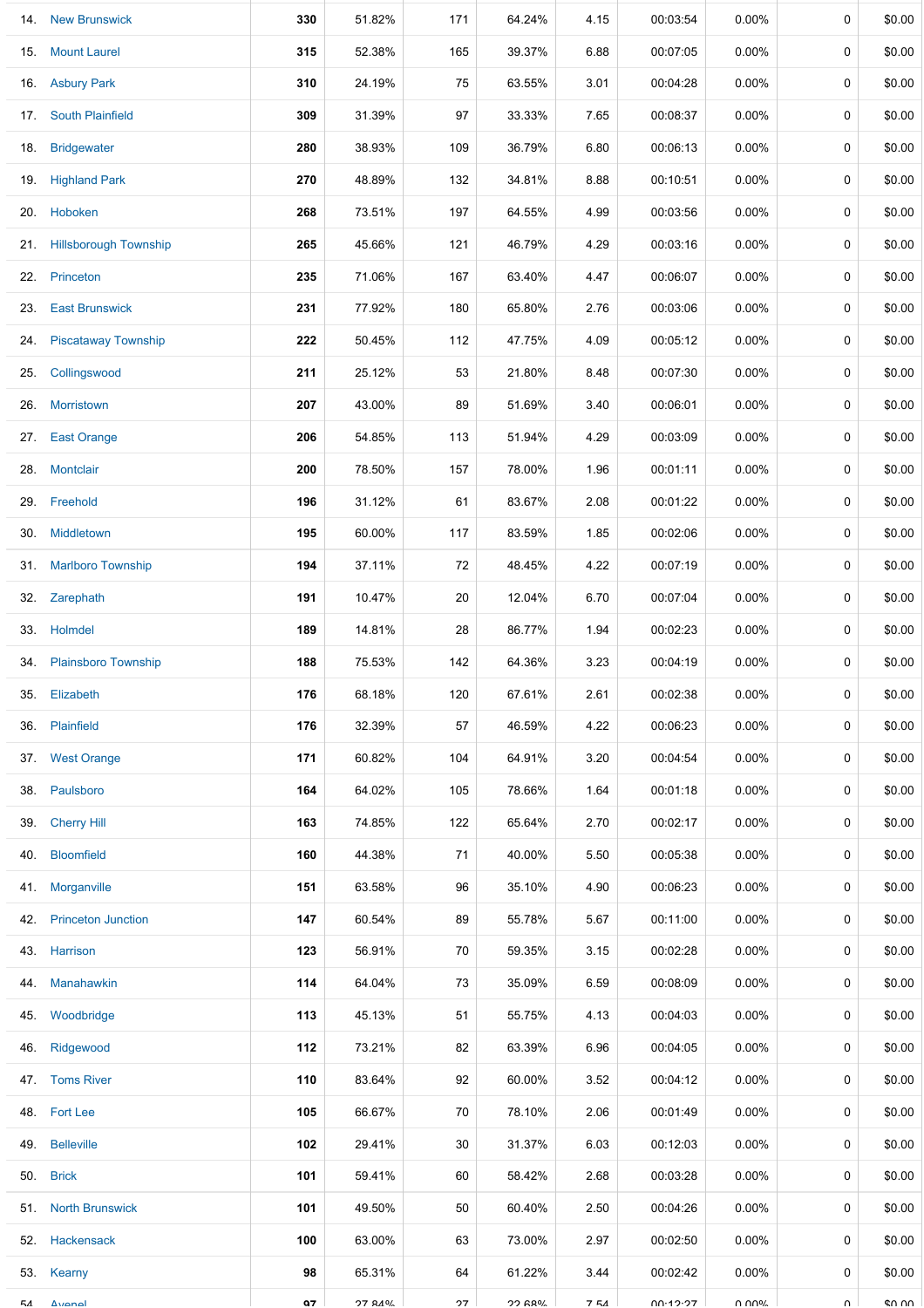| UNCITOR                  | Jı | 41. UT 70 | 21 | 44.UU 70 | +ن. ≀ | 00.14.41 | <b>0.0070</b> |   | ψυ.υυ  |
|--------------------------|----|-----------|----|----------|-------|----------|---------------|---|--------|
| 55. Hackettstown         | 95 | 45.26%    | 43 | 35.79%   | 4.32  | 00:08:51 | 0.00%         | 0 | \$0.00 |
| 56. Willingboro          | 95 | 21.05%    | 20 | 71.58%   | 2.75  | 00:02:46 | 0.00%         | 0 | \$0.00 |
| 57. Clifton              | 91 | 72.53%    | 66 | 59.34%   | 2.70  | 00:03:05 | $0.00\%$      | 0 | \$0.00 |
| 58. Haddonfield          | 91 | 81.32%    | 74 | 61.54%   | 3.20  | 00:01:41 | $0.00\%$      | 0 | \$0.00 |
| 59. Flemington           | 89 | 44.94%    | 40 | 52.81%   | 3.72  | 00:04:16 | $0.00\%$      | 0 | \$0.00 |
| 60. Passaic              | 89 | 60.67%    | 54 | 70.79%   | 2.25  | 00:01:23 | 0.00%         | 0 | \$0.00 |
| 61. Wayne                | 88 | 84.09%    | 74 | 63.64%   | 4.33  | 00:05:30 | 0.00%         | 0 | \$0.00 |
| 62. Paterson             | 87 | 83.91%    | 73 | 66.67%   | 2.28  | 00:03:23 | $0.00\%$      | 0 | \$0.00 |
| 63. Bayonne              | 84 | 67.86%    | 57 | 64.29%   | 4.33  | 00:04:05 | $0.00\%$      | 0 | \$0.00 |
| 64. Moorestown           | 83 | 72.29%    | 60 | 65.06%   | 3.24  | 00:03:57 | 0.00%         | 0 | \$0.00 |
| 65. Englewood            | 81 | 20.99%    | 17 | 91.36%   | 1.81  | 00:00:26 | $0.00\%$      | 0 | \$0.00 |
| 66. Paramus              | 81 | 90.12%    | 73 | 77.78%   | 1.37  | 00:00:45 | 0.00%         | 0 | \$0.00 |
| 67. Riverside            | 81 | 45.68%    | 37 | 74.07%   | 1.86  | 00:02:23 | 0.00%         | 0 | \$0.00 |
| 68. Nutley               | 80 | 73.75%    | 59 | 71.25%   | 2.55  | 00:04:20 | $0.00\%$      | 0 | \$0.00 |
| 69. Maplewood            | 79 | 60.76%    | 48 | 48.10%   | 7.29  | 00:08:11 | $0.00\%$      | 0 | \$0.00 |
| 70. Carteret             | 78 | 65.38%    | 51 | 47.44%   | 6.86  | 00:06:18 | $0.00\%$      | 0 | \$0.00 |
| 71. Ocean Grove          | 78 | 3.85%     | 3  | 75.64%   | 1.47  | 00:04:06 | 0.00%         | 0 | \$0.00 |
| 72. Voorhees Township    | 78 | 52.56%    | 41 | 41.03%   | 5.15  | 00:04:14 | $0.00\%$      | 0 | \$0.00 |
| 73. Englishtown          | 75 | 54.67%    | 41 | 64.00%   | 2.31  | 00:01:55 | 0.00%         | 0 | \$0.00 |
| 74. Howell               | 75 | 72.00%    | 54 | 65.33%   | 3.63  | 00:03:51 | $0.00\%$      | 0 | \$0.00 |
| 75. Lincroft             | 73 | 20.55%    | 15 | 17.81%   | 4.59  | 00:05:08 | 0.00%         | 0 | \$0.00 |
| 76. Edgewater            | 71 | 53.52%    | 38 | 57.75%   | 3.97  | 00:06:31 | 0.00%         | 0 | \$0.00 |
| 77. Westfield            | 69 | 84.06%    | 58 | 66.67%   | 2.03  | 00:02:27 | 0.00%         | 0 | \$0.00 |
| 78. Mahwah               | 68 | 77.94%    | 53 | 69.12%   | 2.72  | 00:03:32 | 0.00%         | 0 | \$0.00 |
| 79. Sayreville           | 68 | 77.94%    | 53 | 60.29%   | 3.47  | 00:02:51 | $0.00\%$      | 0 | \$0.00 |
| 80. Summit               | 68 | 69.12%    | 47 | 52.94%   | 2.54  | 00:04:10 | 0.00%         | 0 | \$0.00 |
| 81. Rutherford           | 66 | 87.88%    | 58 | 74.24%   | 2.14  | 00:01:39 | 0.00%         | 0 | \$0.00 |
| 82. Atlantic City        | 65 | 56.92%    | 37 | 47.69%   | 2.98  | 00:03:05 | 0.00%         | 0 | \$0.00 |
| 83. Flanders             | 65 | 18.46%    | 12 | 76.92%   | 1.71  | 00:01:58 | 0.00%         | 0 | \$0.00 |
| 84. Pennington           | 65 | 92.31%    | 60 | 66.15%   | 3.09  | 00:02:36 | $0.00\%$      | 0 | \$0.00 |
| 85. Union                | 65 | 75.38%    | 49 | 58.46%   | 2.85  | 00:03:40 | $0.00\%$      | 0 | \$0.00 |
| 86. Cranford             | 63 | 71.43%    | 45 | 60.32%   | 3.51  | 00:05:31 | $0.00\%$      | 0 | \$0.00 |
| 87. Fair Lawn            | 63 | 58.73%    | 37 | 73.02%   | 2.92  | 00:04:23 | $0.00\%$      | 0 | \$0.00 |
| 88. Irvington            | 60 | 61.67%    | 37 | 36.67%   | 7.12  | 00:06:49 | 0.00%         | 0 | \$0.00 |
| 89. Warren               | 59 | 67.80%    | 40 | 52.54%   | 4.73  | 00:06:25 | 0.00%         | 0 | \$0.00 |
| 90. Lodi                 | 58 | 46.55%    | 27 | 60.34%   | 3.83  | 00:04:25 | 0.00%         | 0 | \$0.00 |
| 91. (not set)            | 57 | 64.91%    | 37 | 78.95%   | 1.75  | 00:01:27 | 0.00%         | 0 | \$0.00 |
| 92. Monmouth Junction    | 57 | 84.21%    | 48 | 68.42%   | 2.61  | 00:02:47 | $0.00\%$      | 0 | \$0.00 |
| 93. Maple Shade Township | 55 | 83.64%    | 46 | 70.91%   | 1.62  | 00:01:46 | 0.00%         | 0 | \$0.00 |
| 94. Sparta Township      | 55 | 83.64%    | 46 | 70.91%   | 1.73  | 00:01:59 | 0.00%         | 0 | \$0.00 |
|                          |    |           |    |          |       |          |               |   |        |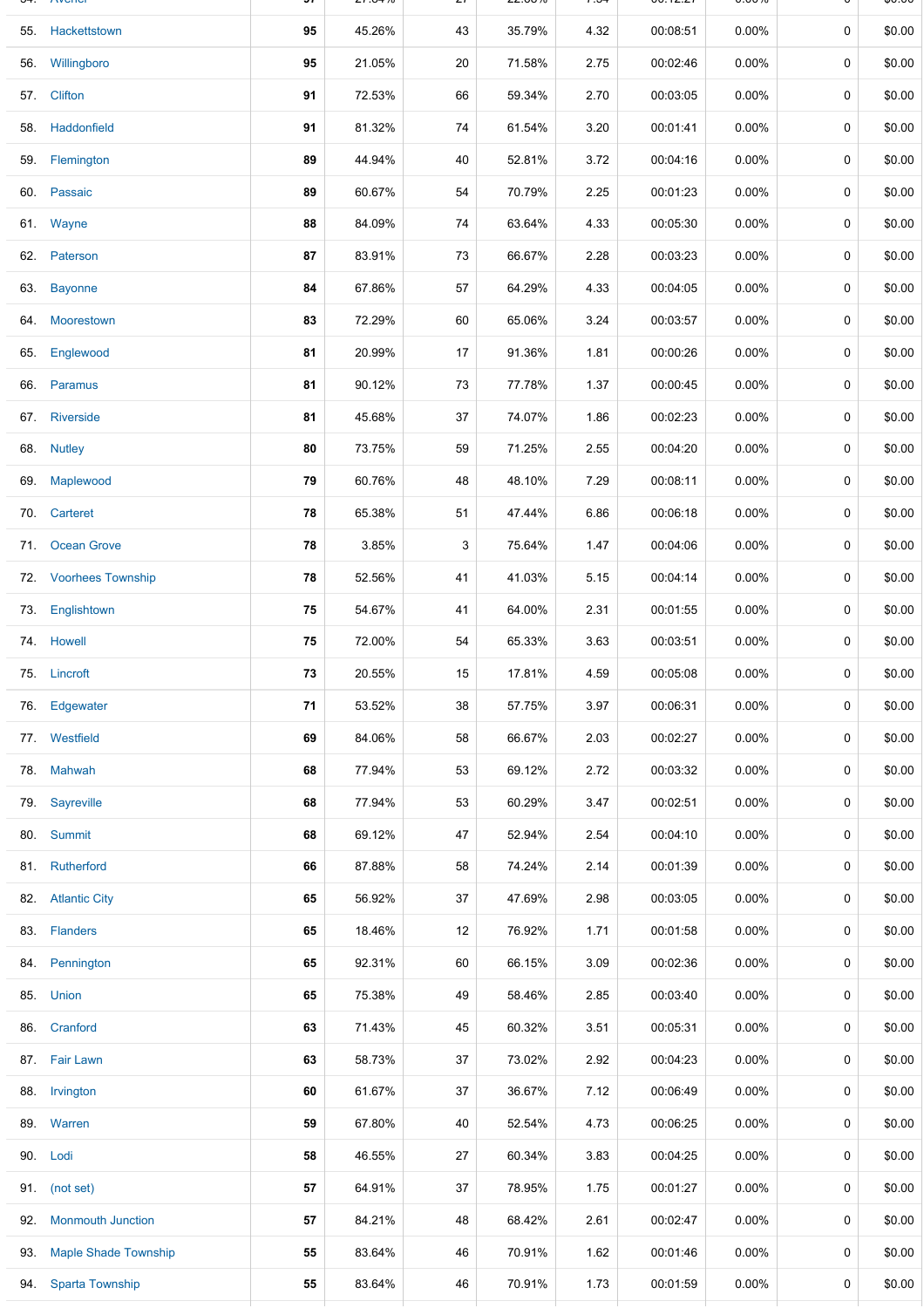| 95.  | Oakhurst                 | 54 | 29.63%  | 16 | 33.33% | 5.72  | 00:04:33 | 0.00%    | 0           | \$0.00 |
|------|--------------------------|----|---------|----|--------|-------|----------|----------|-------------|--------|
|      | 96. Riverton             | 54 | 18.52%  | 10 | 85.19% | 1.46  | 00:00:57 | 0.00%    | $\mathbf 0$ | \$0.00 |
|      | 97. Neptune              | 53 | 73.58%  | 39 | 67.92% | 2.25  | 00:02:02 | 0.00%    | 0           | \$0.00 |
|      | 98. Succasunna           | 53 | 22.64%  | 12 | 69.81% | 2.28  | 00:03:45 | 0.00%    | 0           | \$0.00 |
| 99.  | Lakewood                 | 52 | 80.77%  | 42 | 57.69% | 2.23  | 00:02:08 | 0.00%    | 0           | \$0.00 |
|      | 100. Dover               | 51 | 100.00% | 51 | 72.55% | 3.29  | 00:02:27 | 0.00%    | 0           | \$0.00 |
|      | 101. Secaucus            | 50 | 70.00%  | 35 | 72.00% | 3.28  | 00:06:14 | 0.00%    | 0           | \$0.00 |
|      | 102. Cliffside Park      | 46 | 78.26%  | 36 | 67.39% | 2.80  | 00:02:10 | 0.00%    | 0           | \$0.00 |
| 103. | <b>Englewood Cliffs</b>  | 46 | 80.43%  | 37 | 71.74% | 2.39  | 00:01:40 | 0.00%    | 0           | \$0.00 |
|      | 104. Bedminster Township | 45 | 44.44%  | 20 | 42.22% | 5.22  | 00:06:32 | 0.00%    | 0           | \$0.00 |
|      | 105. East Hanover        | 45 | 62.22%  | 28 | 57.78% | 3.71  | 00:05:53 | 0.00%    | 0           | \$0.00 |
|      | 106. Madison             | 45 | 84.44%  | 38 | 73.33% | 1.73  | 00:00:43 | 0.00%    | 0           | \$0.00 |
|      | 107. Old Bridge          | 45 | 80.00%  | 36 | 68.89% | 2.07  | 00:01:06 | 0.00%    | 0           | \$0.00 |
|      | 108. Marlton             | 44 | 84.09%  | 37 | 72.73% | 2.27  | 00:02:30 | 0.00%    | 0           | \$0.00 |
|      | 109. Mendham             | 44 | 90.91%  | 40 | 77.27% | 2.30  | 00:06:02 | 0.00%    | 0           | \$0.00 |
|      | 110. Northfield          | 44 | 68.18%  | 30 | 61.36% | 4.16  | 00:02:32 | 0.00%    | 0           | \$0.00 |
|      | 111. Shrewsbury          | 44 | 75.00%  | 33 | 59.09% | 5.02  | 00:04:45 | 0.00%    | 0           | \$0.00 |
|      | 112. South Orange        | 44 | 45.45%  | 20 | 36.36% | 4.68  | 00:03:58 | 0.00%    | 0           | \$0.00 |
|      | 113. Livingston          | 43 | 90.70%  | 39 | 69.77% | 2.05  | 00:03:33 | 0.00%    | 0           | \$0.00 |
|      | 114. Palmyra             | 43 | 86.05%  | 37 | 93.02% | 2.88  | 00:01:59 | 0.00%    | 0           | \$0.00 |
|      | 115. South Bound Brook   | 43 | 16.28%  | 7  | 11.63% | 10.88 | 00:06:30 | 0.00%    | 0           | \$0.00 |
|      | 116. Weehawken           | 43 | 76.74%  | 33 | 74.42% | 2.16  | 00:01:08 | 0.00%    | 0           | \$0.00 |
|      | 117. West New York       | 43 | 93.02%  | 40 | 67.44% | 2.14  | 00:01:59 | 0.00%    | 0           | \$0.00 |
|      | 118. Burlington          | 42 | 30.95%  | 13 | 69.05% | 1.90  | 00:02:58 | 0.00%    | 0           | \$0.00 |
|      | 119. Monroe Township     | 42 | 83.33%  | 35 | 80.95% | 1.40  | 00:00:55 | 0.00%    | 0           | \$0.00 |
|      | 120. Tenafly             | 42 | 83.33%  | 35 | 45.24% | 3.93  | 00:04:11 | $0.00\%$ | 0           | \$0.00 |
|      | 121. Union City          | 42 | 80.95%  | 34 | 50.00% | 2.36  | 00:02:54 | $0.00\%$ | 0           | \$0.00 |
|      | 122. Florham Park        | 41 | 75.61%  | 31 | 43.90% | 4.12  | 00:03:04 | 0.00%    | 0           | \$0.00 |
|      | 123. Lyndhurst           | 41 | 68.29%  | 28 | 60.98% | 2.71  | 00:03:40 | $0.00\%$ | 0           | \$0.00 |
|      | 124. Mount Holly         | 40 | 60.00%  | 24 | 65.00% | 1.88  | 00:02:14 | 0.00%    | 0           | \$0.00 |
|      | 125. City of Orange      | 40 | 52.50%  | 21 | 40.00% | 6.78  | 00:04:05 | 0.00%    | 0           | \$0.00 |
|      | 126. Camden              | 39 | 76.92%  | 30 | 56.41% | 7.31  | 00:07:39 | 0.00%    | 0           | \$0.00 |
|      | 127. Medford             | 39 | 79.49%  | 31 | 69.23% | 1.95  | 00:03:00 | 0.00%    | 0           | \$0.00 |
|      | 128. Teaneck             | 39 | 87.18%  | 34 | 79.49% | 1.87  | 00:00:50 | $0.00\%$ | 0           | \$0.00 |
|      | 129. Fort Monmouth       | 38 | 47.37%  | 18 | 44.74% | 7.74  | 00:06:26 | $0.00\%$ | 0           | \$0.00 |
|      | 130. Raritan             | 38 | 78.95%  | 30 | 68.42% | 3.03  | 00:02:13 | $0.00\%$ | 0           | \$0.00 |
|      | 131. North Arlington     | 37 | 78.38%  | 29 | 64.86% | 2.14  | 00:01:58 | $0.00\%$ | 0           | \$0.00 |
|      | 132 Sicklerville         | 37 | 86.49%  | 32 | 72.97% | 1.38  | 00:00:58 | 0.00%    | 0           | \$0.00 |
|      | 133. Absecon             | 36 | 77.78%  | 28 | 61.11% | 2.89  | 00:04:19 | 0.00%    | 0           | \$0.00 |
|      | 134. New Providence      | 36 | 75.00%  | 27 | 58.33% | 2.19  | 00:03:06 | 0.00%    | 0           | \$0.00 |
|      | 135. Annandale           | 35 | 85.71%  | 30 | 65.71% | 2.29  | 00:01:49 | 0.00%    | 0           | \$0.00 |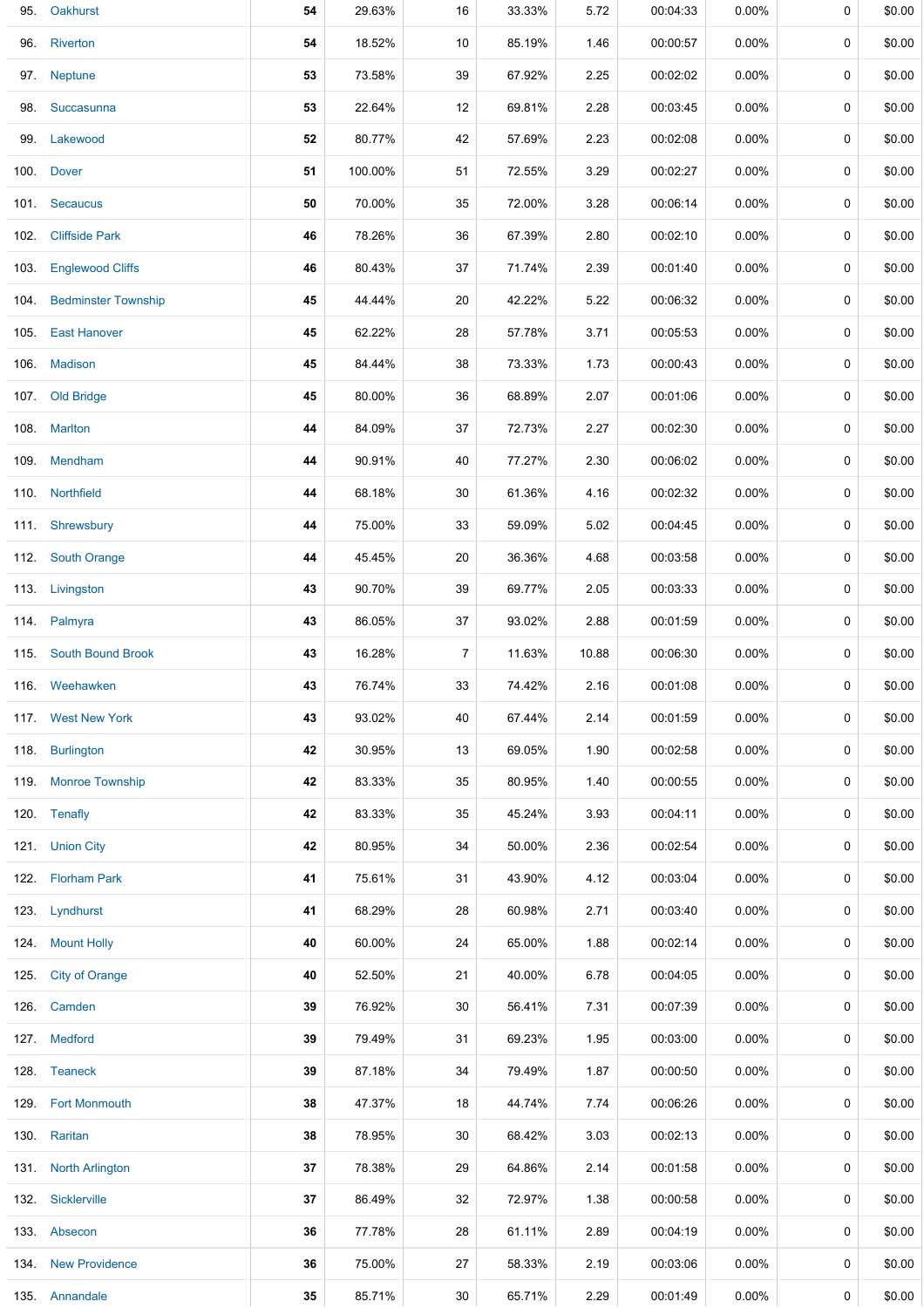|      | 136. Bergenfield           | 35    | 85.71%        | 30                       | 74.29%        | 1.31          | 00:00:32 | 0.00%                       | 0 | \$0.00        |
|------|----------------------------|-------|---------------|--------------------------|---------------|---------------|----------|-----------------------------|---|---------------|
|      | 137 Morris Plains          | 35    | 85.71%        | 30                       | 71.43%        | 2.40          | 00:01:02 | $0.00\%$                    | 0 | \$0.00        |
|      | 138 West Milford           | 35    | 82.86%        | 29                       | 65.71%        | 2.06          | 00:03:23 | $0.00\%$                    | 0 | \$0.00        |
|      | 139. West Windsor Township | 35    | 77.14%        | 27                       | 82.86%        | 1.94          | 00:05:10 | $0.00\%$                    | 0 | \$0.00        |
| 140. | <b>Basking Ridge</b>       | 34    | 79.41%        | 27                       | 52.94%        | 3.68          | 00:06:29 | $0.00\%$                    | 0 | \$0.00        |
| 141. | <b>Blackwood</b>           | 34    | 91.18%        | 31                       | 55.88%        | 1.85          | 00:01:22 | $0.00\%$                    | 0 | \$0.00        |
|      | 142. Pennsauken Township   | 34    | 82.35%        | 28                       | 61.76%        | 3.68          | 00:02:48 | $0.00\%$                    | 0 | \$0.00        |
|      | 143. Spring Lake           | 34    | 44.12%        | 15                       | 41.18%        | 5.24          | 00:03:41 | $0.00\%$                    | 0 | \$0.00        |
|      | 144. Vernon Township       | 34    | 35.29%        | 12                       | 58.82%        | 2.56          | 00:03:36 | 0.00%                       | 0 | \$0.00        |
|      | 145. Vineland              | 34    | 88.24%        | 30                       | 67.65%        | 3.18          | 00:03:59 | 0.00%                       | 0 | \$0.00        |
|      | 146. Windsor               | 34    | 85.29%        | 29                       | 55.88%        | 1.97          | 00:02:48 | $0.00\%$                    | 0 | \$0.00        |
|      | 147. Woodbury              | 34    | 91.18%        | 31                       | 82.35%        | 2.56          | 00:01:51 | $0.00\%$                    | 0 | \$0.00        |
| 148. | <b>Bernardsville</b>       | 33    | 72.73%        | 24                       | 57.58%        | 6.88          | 00:02:55 | $0.00\%$                    | 0 | \$0.00        |
|      | 149. Jackson               | 33    | 75.76%        | 25                       | 72.73%        | 1.45          | 00:01:10 | $0.00\%$                    | 0 | \$0.00        |
| 150. | <b>Egg Harbor Township</b> | 32    | 90.62%        | 29                       | 84.38%        | 1.31          | 00:00:54 | $0.00\%$                    | 0 | \$0.00        |
|      | 151 New Vernon             | 32    | 3.12%         | $\mathbf{1}$             | 9.38%         | 6.84          | 00:05:13 | $0.00\%$                    | 0 | \$0.00        |
| 152. | Cape May                   | 31    | 19.35%        | 6                        | 51.61%        | 2.03          | 00:04:01 | $0.00\%$                    | 0 | \$0.00        |
|      | 153. Colonia               | 31    | 45.16%        | 14                       | 64.52%        | 2.48          | 00:01:10 | $0.00\%$                    | 0 | \$0.00        |
|      | 154. Hightstown            | 31    | 83.87%        | 26                       | 64.52%        | 2.26          | 00:01:27 | $0.00\%$                    | 0 | \$0.00        |
|      | 155. Hillside              | 31    | 77.42%        | 24                       | 54.84%        | 4.45          | 00:04:11 | $0.00\%$                    | 0 | \$0.00        |
|      | 156. Long Valley           | 31    | 83.87%        | 26                       | 61.29%        | 2.13          | 00:01:50 | $0.00\%$                    | 0 | \$0.00        |
|      | 157. River Edge            | 31    | 64.52%        | 20                       | 61.29%        | 3.39          | 00:02:10 | 0.00%                       | 0 | \$0.00        |
|      | 158 Westwood               | 31    | 96.77%        | 30                       | 74.19%        | 1.58          | 00:01:17 | 0.00%                       | 0 | \$0.00        |
|      | 159. Whippany              | 31    | 48.39%        | 15                       | 54.84%        | 3.19          | 00:07:13 | 0.00%                       | 0 | \$0.00        |
|      | 160. Bound Brook           | 30    | 60.00%        | 18                       | 50.00%        | 4.67          | 00:04:23 | 0.00%                       | 0 | \$0.00        |
|      | 161. Little Falls          | 30    | 90.00%        | 27                       | 63.33%        | 2.43          | 00:02:27 | $0.00\%$                    | 0 | \$0.00        |
|      | 162. Beachwood             | 29    | 68.97%        | 20                       | 55.17%        | 3.83          | 00:03:32 | $0.00\%$                    | 0 | \$0.00        |
|      | 163 Colts Neck             | 29    | 72.41%        | 21                       | 72.41%        | 1.76          | 00:01:06 | $0.00\%$                    | 0 | \$0.00        |
|      | 164. Little Silver         | 28    | 53.57%        | 15                       | 60.71%        | 2.86          | 00:02:09 | $0.00\%$                    | 0 | \$0.00        |
|      | 165. Old Bridge Township   | 28    | 92.86%        | 26                       | 75.00%        | 1.39          | 00:00:23 | $0.00\%$                    | 0 | \$0.00        |
|      | 166. Clementon             | 27    | 81.48%        | 22                       | 59.26%        | 3.44          | 00:07:29 | $0.00\%$                    | 0 | \$0.00        |
|      | 167. Glassboro             | 27    | 88.89%        | 24                       | 81.48%        | 1.67          | 00:00:20 | $0.00\%$                    | 0 | \$0.00        |
|      | 168. Parlin                | 27    | 96.30%        | 26                       | 62.96%        | 2.00          | 00:01:35 | 0.00%                       | 0 | \$0.00        |
|      | 169. Somerville            | 27    | 85.19%        | 23                       | 77.78%        | 1.41          | 00:00:38 | 0.00%                       | 0 | \$0.00        |
|      | 170. Palisades Park        | 26    | 88.46%        | 23                       | 69.23%        | 1.88          | 00:01:07 | 0.00%                       | 0 | \$0.00        |
|      | 171. Ridgefield            | 26    | 50.00%        | 13                       | 30.77%        | 3.38          | 00:08:51 | $0.00\%$                    | 0 | \$0.00        |
|      | 172. Rockaway              | 26    | 65.38%        | 17                       | 53.85%        | 3.58          | 00:02:48 | $0.00\%$                    | 0 | \$0.00        |
|      | 173. South Amboy           | 26    | 57.69%        | 15                       | 57.69%        | 6.46          | 00:11:32 | $0.00\%$                    | 0 | \$0.00        |
|      | 174. Cedar Knolls          | 25    | 48.00%        | 12                       | 48.00%        | 5.68          | 00:08:57 | $0.00\%$                    | 0 | \$0.00        |
|      | 175. Gibbsboro             | 25    | 68.00%        | 17                       | 96.00%        | 1.04          | 00:00:02 | $0.00\%$                    | 0 | \$0.00        |
|      |                            | $- -$ | $\sim$ $\sim$ | $\overline{\phantom{a}}$ | $\sim$ $\sim$ | $\sim$ $\sim$ |          | $\sim$ $\sim$ $\sim$ $\sim$ |   | $\sim$ $\sim$ |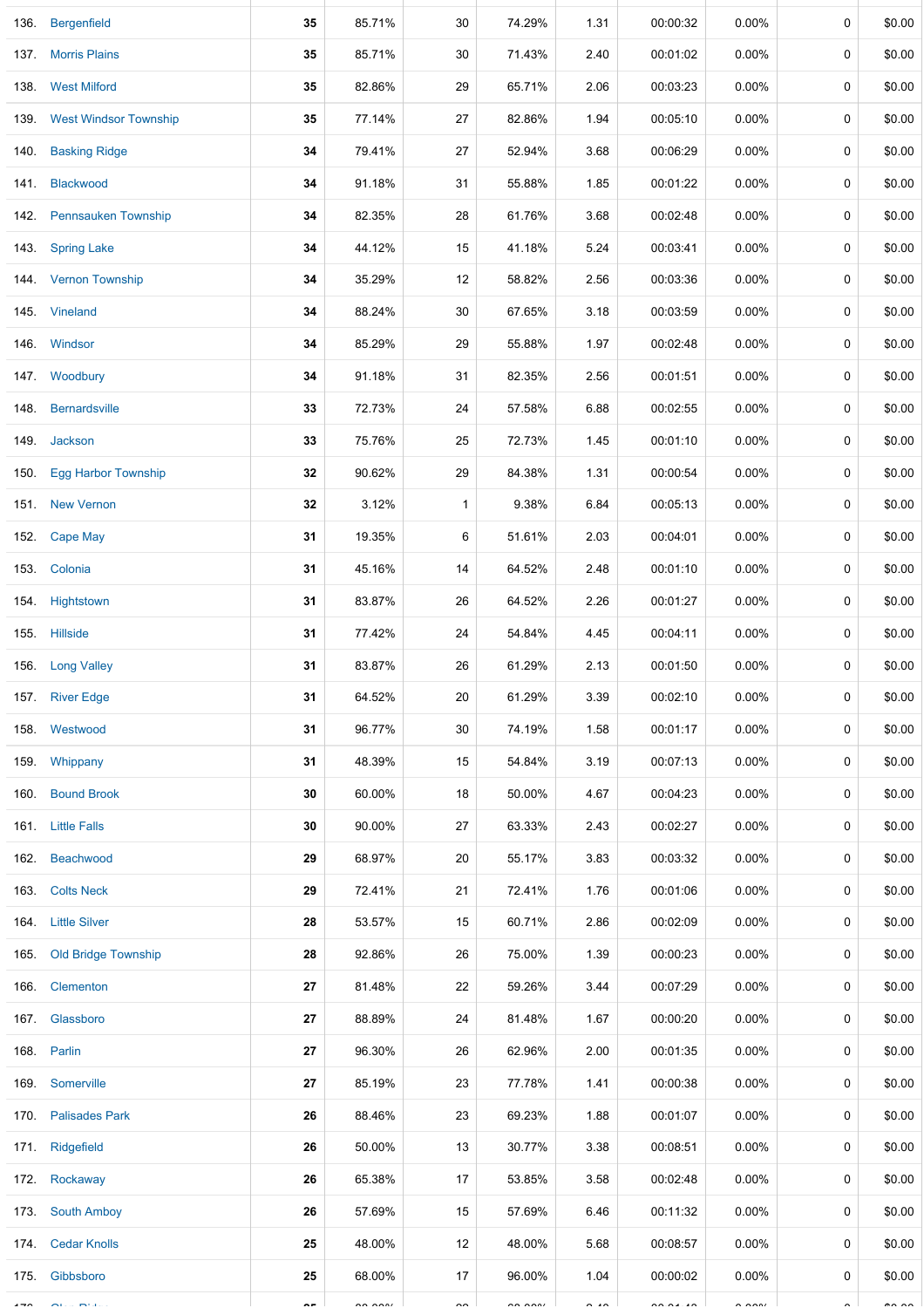|      | 176. Glen Ridge             | 25 | 88.00%  | 22 | 68.00% | 2.40  | 00:01:43 | 0.00%    | U | \$0.00 |
|------|-----------------------------|----|---------|----|--------|-------|----------|----------|---|--------|
|      | 177. Linden                 | 25 | 72.00%  | 18 | 68.00% | 2.20  | 00:01:55 | 0.00%    | 0 | \$0.00 |
|      | 178. Martinsville           | 25 | 96.00%  | 24 | 56.00% | 2.16  | 00:01:23 | 0.00%    | 0 | \$0.00 |
| 179. | <b>Middlesex</b>            | 25 | 72.00%  | 18 | 76.00% | 2.08  | 00:02:33 | 0.00%    | 0 | \$0.00 |
|      | 180. Millburn               | 25 | 84.00%  | 21 | 68.00% | 3.60  | 00:02:19 | 0.00%    | 0 | \$0.00 |
|      | 181. Sewell                 | 25 | 88.00%  | 22 | 76.00% | 1.72  | 00:01:51 | 0.00%    | 0 | \$0.00 |
|      | 182. Woodbridge Township    | 25 | 88.00%  | 22 | 84.00% | 1.52  | 00:00:22 | 0.00%    | 0 | \$0.00 |
|      | 183. Allenwood              | 24 | 70.83%  | 17 | 50.00% | 4.08  | 00:04:05 | 0.00%    | 0 | \$0.00 |
|      | 184. Caldwell               | 24 | 66.67%  | 16 | 66.67% | 1.92  | 00:01:26 | 0.00%    | 0 | \$0.00 |
|      | 185. Franklin Park          | 24 | 75.00%  | 18 | 50.00% | 3.46  | 00:03:41 | $0.00\%$ | 0 | \$0.00 |
| 186. | <b>Mantua Township</b>      | 24 | 79.17%  | 19 | 75.00% | 2.79  | 00:02:44 | 0.00%    | 0 | \$0.00 |
|      | 187. North Bergen           | 23 | 95.65%  | 22 | 60.87% | 2.43  | 00:01:26 | 0.00%    | 0 | \$0.00 |
| 188. | <b>Perth Amboy</b>          | 23 | 65.22%  | 15 | 69.57% | 2.04  | 00:04:03 | 0.00%    | 0 | \$0.00 |
|      | 189. Totowa                 | 23 | 78.26%  | 18 | 60.87% | 5.48  | 00:06:47 | 0.00%    | 0 | \$0.00 |
| 190. | <b>Closter</b>              | 22 | 86.36%  | 19 | 72.73% | 3.41  | 00:01:31 | 0.00%    | 0 | \$0.00 |
|      | 191. Denville               | 22 | 95.45%  | 21 | 50.00% | 2.77  | 00:02:21 | 0.00%    | 0 | \$0.00 |
|      | 192. Kendall Park           | 22 | 72.73%  | 16 | 59.09% | 3.59  | 00:04:50 | 0.00%    | 0 | \$0.00 |
| 193. | <b>Matawan</b>              | 22 | 86.36%  | 19 | 50.00% | 3.41  | 00:02:45 | 0.00%    | 0 | \$0.00 |
|      | 194. New Milford            | 22 | 95.45%  | 21 | 77.27% | 2.18  | 00:02:51 | 0.00%    | 0 | \$0.00 |
| 195. | Norwood                     | 22 | 54.55%  | 12 | 63.64% | 2.73  | 00:04:13 | 0.00%    | 0 | \$0.00 |
|      | 196. Oakland                | 22 | 63.64%  | 14 | 22.73% | 8.41  | 00:08:42 | 0.00%    | 0 | \$0.00 |
|      | 197. Rahway                 | 22 | 63.64%  | 14 | 72.73% | 1.86  | 00:01:03 | 0.00%    | 0 | \$0.00 |
| 198. | <b>Beach Haven</b>          | 21 | 52.38%  | 11 | 28.57% | 5.57  | 00:10:01 | 0.00%    | 0 | \$0.00 |
| 199. | <b>Browns Mills</b>         | 21 | 61.90%  | 13 | 85.71% | 1.48  | 00:03:44 | 0.00%    | 0 | \$0.00 |
|      | 200. Haledon                | 21 | 61.90%  | 13 | 76.19% | 1.43  | 00:01:22 | $0.00\%$ | 0 | \$0.00 |
|      | 201. Oaklyn                 | 21 | 57.14%  | 12 | 47.62% | 4.81  | 00:02:23 | 0.00%    | 0 | \$0.00 |
|      | 202. Ramsey                 | 21 | 66.67%  | 14 | 57.14% | 4.29  | 00:09:16 | 0.00%    | 0 | \$0.00 |
|      | 203. Roselle Park           | 21 | 90.48%  | 19 | 85.71% | 1.14  | 00:00:20 | 0.00%    | 0 | \$0.00 |
|      | 204. Clark                  | 20 | 95.00%  | 19 | 85.00% | 1.65  | 00:00:20 | 0.00%    | 0 | \$0.00 |
|      | 205. Hazlet                 | 20 | 95.00%  | 19 | 80.00% | 2.15  | 00:01:53 | 0.00%    | 0 | \$0.00 |
| 206. | <b>Point Pleasant Beach</b> | 20 | 70.00%  | 14 | 55.00% | 2.25  | 00:00:43 | 0.00%    | 0 | \$0.00 |
|      | 207. Wildwood               | 20 | 80.00%  | 16 | 70.00% | 2.10  | 00:01:35 | 0.00%    | 0 | \$0.00 |
|      | 208. Wyckoff                | 20 | 95.00%  | 19 | 80.00% | 1.25  | 00:00:32 | 0.00%    | 0 | \$0.00 |
| 209. | <b>Belle Mead</b>           | 19 | 89.47%  | 17 | 63.16% | 3.00  | 00:01:47 | $0.00\%$ | 0 | \$0.00 |
|      | 210 Farmingdale             | 19 | 73.68%  | 14 | 52.63% | 2.47  | 00:05:40 | 0.00%    | 0 | \$0.00 |
|      | 211. Franklin Lakes         | 19 | 57.89%  | 11 | 68.42% | 1.79  | 00:03:05 | 0.00%    | 0 | \$0.00 |
|      | 212. Hainesport             | 19 | 31.58%  | 6  | 47.37% | 4.79  | 00:07:57 | 0.00%    | 0 | \$0.00 |
|      | 213. Hillsdale              | 19 | 89.47%  | 17 | 89.47% | 1.11  | 00:00:05 | $0.00\%$ | 0 | \$0.00 |
|      | 214. Lebanon                | 19 | 73.68%  | 14 | 36.84% | 21.32 | 00:10:00 | $0.00\%$ | 0 | \$0.00 |
|      | 215. Montvale               | 19 | 84.21%  | 16 | 68.42% | 1.58  | 00:01:27 | 0.00%    | 0 | \$0.00 |
|      | 216. Readington Township    | 19 | 100.00% | 19 | 68.42% | 1.84  | 00:01:38 | $0.00\%$ | 0 | \$0.00 |
|      |                             |    |         |    |        |       |          |          |   |        |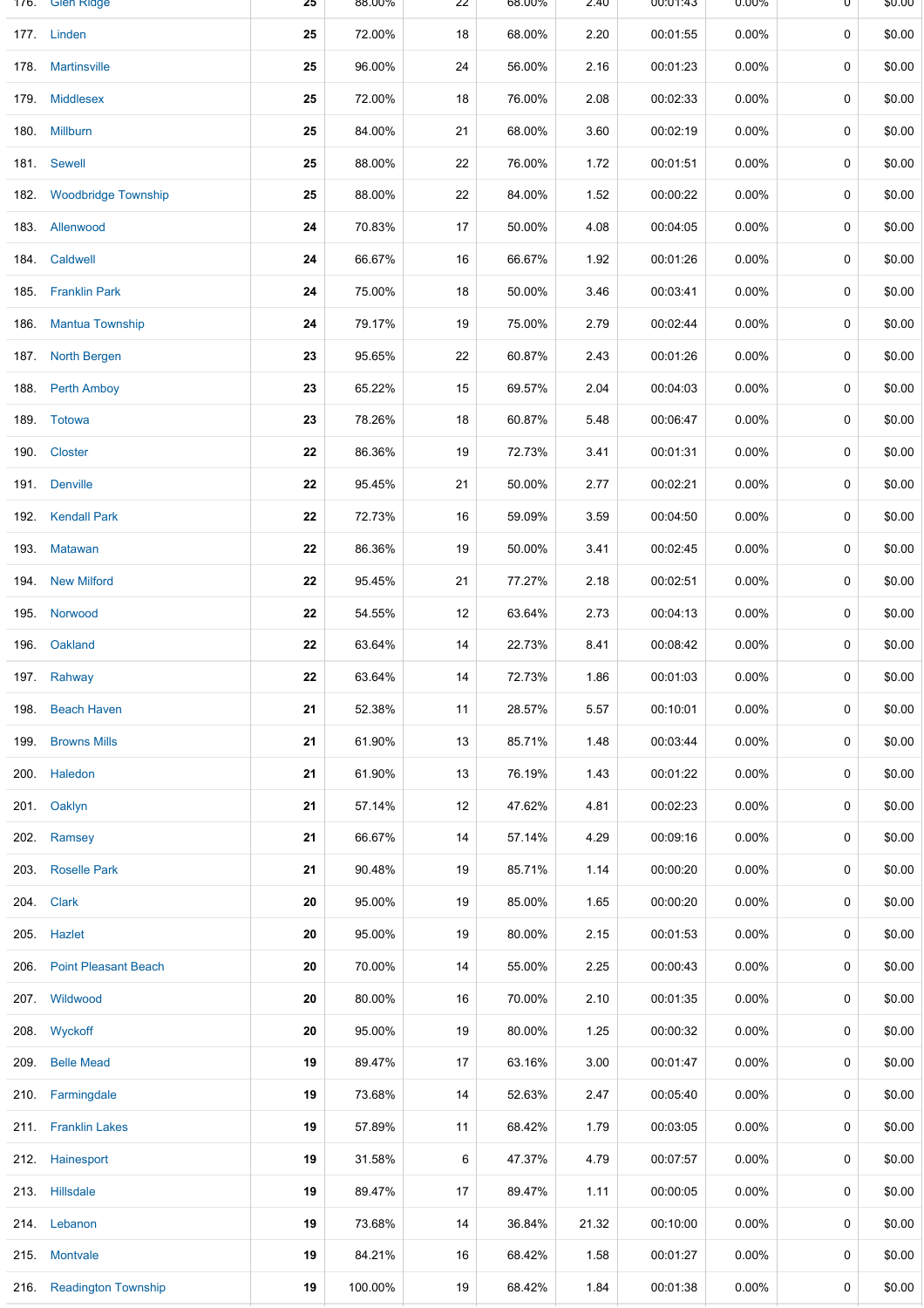|      | 217 Short Hills               | 19 | 78.95%  | 15             | 52.63% | 2.68 | 00:02:57 | 0.00%    | 0 | \$0.00 |
|------|-------------------------------|----|---------|----------------|--------|------|----------|----------|---|--------|
|      | 218. Whiting                  | 19 | 52.63%  | 10             | 36.84% | 8.37 | 00:12:21 | 0.00%    | 0 | \$0.00 |
|      | 219. Dunellen                 | 18 | 77.78%  | 14             | 33.33% | 6.56 | 00:05:05 | 0.00%    | 0 | \$0.00 |
|      | 220. Hawthorne                | 18 | 100.00% | 18             | 94.44% | 1.28 | 00:00:04 | 0.00%    | 0 | \$0.00 |
|      | 221. Kenilworth               | 18 | 88.89%  | 16             | 77.78% | 2.28 | 00:04:09 | 0.00%    | 0 | \$0.00 |
|      | 222. Montville                | 18 | 88.89%  | 16             | 72.22% | 2.50 | 00:01:39 | 0.00%    | 0 | \$0.00 |
|      | 223. Oradell                  | 18 | 72.22%  | 13             | 66.67% | 2.33 | 00:03:10 | $0.00\%$ | 0 | \$0.00 |
| 224. | Phillipsburg                  | 18 | 72.22%  | 13             | 77.78% | 1.78 | 00:01:11 | $0.00\%$ | 0 | \$0.00 |
|      | 225. Pleasantville            | 18 | 100.00% | 18             | 66.67% | 4.28 | 00:02:20 | 0.00%    | 0 | \$0.00 |
|      | 226. Pompton Lakes            | 18 | 88.89%  | 16             | 72.22% | 2.22 | 00:01:54 | $0.00\%$ | 0 | \$0.00 |
|      | 227. Rocky Hill               | 18 | 88.89%  | 16             | 55.56% | 3.89 | 00:03:07 | 0.00%    | 0 | \$0.00 |
|      | 228. Roseland                 | 18 | 94.44%  | 17             | 61.11% | 2.39 | 00:02:12 | 0.00%    | 0 | \$0.00 |
|      | 229. Scotch Plains            | 18 | 77.78%  | 14             | 72.22% | 2.83 | 00:01:52 | 0.00%    | 0 | \$0.00 |
|      | 230. Green Brook              | 18 | 11.11%  | $\overline{c}$ | 16.67% | 7.72 | 00:06:45 | 0.00%    | 0 | \$0.00 |
|      | 231. South Brunswick Township | 18 | 66.67%  | 12             | 66.67% | 4.11 | 00:05:42 | 0.00%    | 0 | \$0.00 |
| 232. | <b>Bogota</b>                 | 17 | 76.47%  | 13             | 41.18% | 4.06 | 00:10:10 | 0.00%    | 0 | \$0.00 |
|      | 233. Budd Lake                | 17 | 94.12%  | 16             | 70.59% | 1.29 | 00:00:48 | 0.00%    | 0 | \$0.00 |
|      | 234. Clinton                  | 17 | 52.94%  | 9              | 58.82% | 5.88 | 00:05:29 | 0.00%    | 0 | \$0.00 |
|      | 235. Fairfield                | 17 | 82.35%  | 14             | 70.59% | 2.35 | 00:02:57 | 0.00%    | 0 | \$0.00 |
|      | 236. Garfield                 | 17 | 64.71%  | 11             | 64.71% | 1.53 | 00:00:23 | 0.00%    | 0 | \$0.00 |
| 237. | <b>Ocean City</b>             | 17 | 94.12%  | 16             | 76.47% | 1.76 | 00:00:42 | 0.00%    | 0 | \$0.00 |
|      | 238. Roselle                  | 17 | 64.71%  | 11             | 70.59% | 2.71 | 00:00:38 | 0.00%    | 0 | \$0.00 |
|      | 239. Ventnor City             | 17 | 64.71%  | 11             | 58.82% | 8.29 | 00:03:20 | 0.00%    | 0 | \$0.00 |
|      | 240. Woodbury Heights         | 17 | 58.82%  | 10             | 41.18% | 3.65 | 00:04:16 | 0.00%    | 0 | \$0.00 |
|      | 241. Dayton                   | 16 | 93.75%  | 15             | 81.25% | 1.69 | 00:02:59 | 0.00%    | 0 | \$0.00 |
|      | 242. Fair Haven               | 16 | 18.75%  | 3              | 31.25% | 4.00 | 00:02:54 | 0.00%    | 0 | \$0.00 |
|      | 243. Keyport                  | 16 | 75.00%  | 12             | 68.75% | 1.69 | 00:02:38 | 0.00%    | 0 | \$0.00 |
| 244. | <b>Mays Landing</b>           | 16 | 93.75%  | 15             | 87.50% | 1.25 | 00:00:11 | $0.00\%$ | 0 | \$0.00 |
|      | 245. Merchantville            | 16 | 81.25%  | 13             | 75.00% | 1.56 | 00:01:08 | 0.00%    | 0 | \$0.00 |
| 246. | Pequannock                    | 16 | 81.25%  | 13             | 93.75% | 1.75 | 00:00:12 | 0.00%    | 0 | \$0.00 |
|      | 247. Vincentown               | 16 | 43.75%  | 7              | 62.50% | 4.88 | 00:05:31 | 0.00%    | 0 | \$0.00 |
| 248. | <b>East Windsor</b>           | 16 | 31.25%  | 5              | 93.75% | 1.12 | 00:00:44 | 0.00%    | 0 | \$0.00 |
|      | 249. Audubon                  | 15 | 86.67%  | 13             | 73.33% | 2.00 | 00:03:37 | 0.00%    | 0 | \$0.00 |
|      | 250. Barnegat                 | 15 | 93.33%  | 14             | 66.67% | 5.00 | 00:04:21 | 0.00%    | 0 | \$0.00 |
| 251. | <b>East Rutherford</b>        | 15 | 66.67%  | 10             | 66.67% | 1.33 | 00:00:24 | 0.00%    | 0 | \$0.00 |
| 252. | <b>Glen Rock</b>              | 15 | 100.00% | 15             | 66.67% | 2.53 | 00:01:33 | 0.00%    | 0 | \$0.00 |
| 253. | <b>Ridgefield Park</b>        | 15 | 93.33%  | 14             | 73.33% | 1.87 | 00:01:20 | 0.00%    | 0 | \$0.00 |
| 254. | <b>Rochelle Park</b>          | 15 | 86.67%  | 13             | 80.00% | 4.20 | 00:01:48 | 0.00%    | 0 | \$0.00 |
| 255. | <b>Saddle Brook</b>           | 15 | 100.00% | 15             | 53.33% | 2.13 | 00:00:48 | 0.00%    | 0 | \$0.00 |
| 256. | <b>Hopewell Township</b>      | 15 | 40.00%  | 6              | 53.33% | 6.87 | 00:08:38 | 0.00%    | 0 | \$0.00 |
|      | 257. Lawrence Township        | 15 | 60.00%  | 9              | 80.00% | 1.87 | 00:01:26 | $0.00\%$ | 0 | \$0.00 |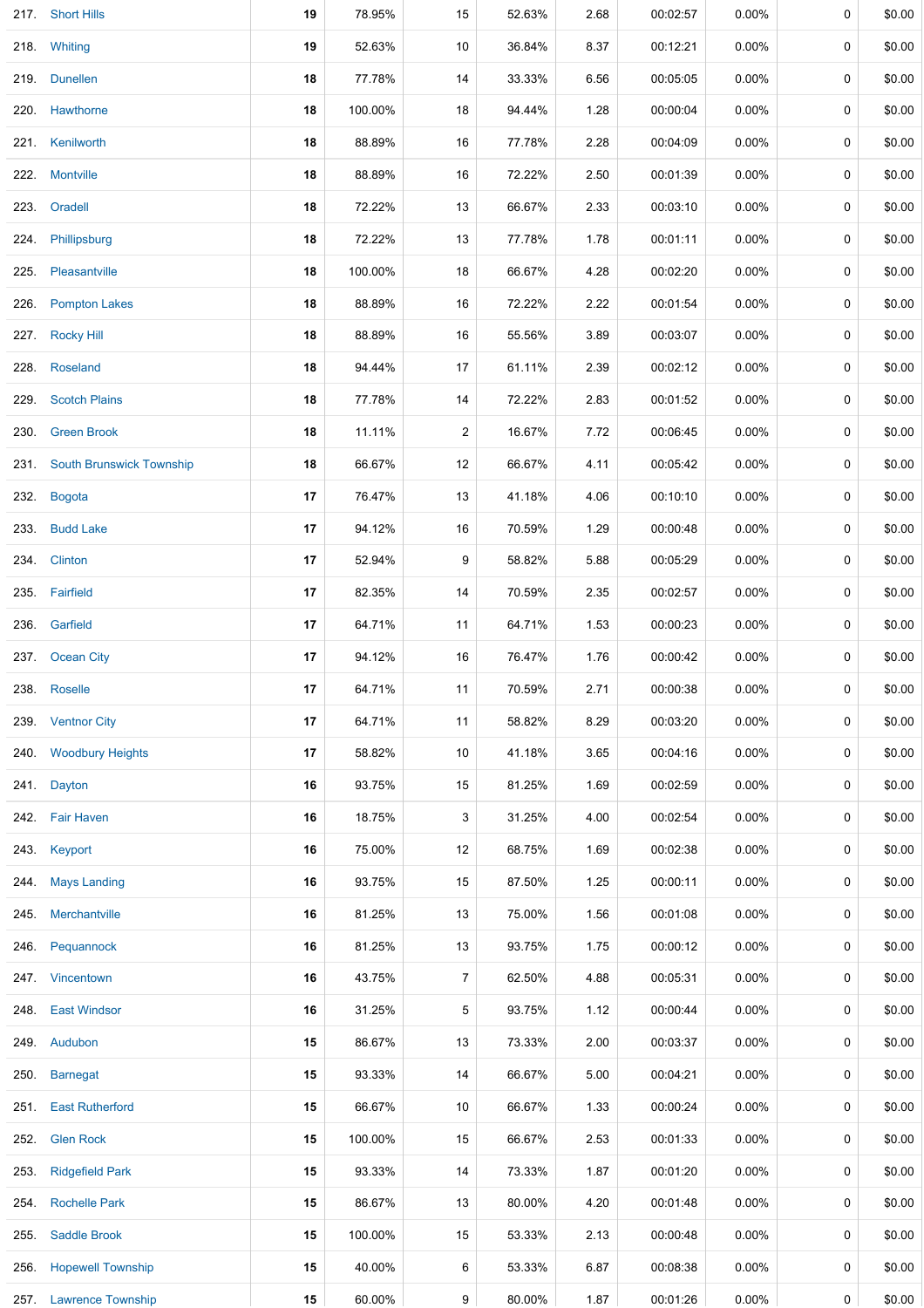|      | 258. Bridgeton              | 14 | 100.00% | 14             | 57.14% | 1.57  | 00:02:17 | $0.00\%$ | 0           | \$0.00 |
|------|-----------------------------|----|---------|----------------|--------|-------|----------|----------|-------------|--------|
|      | 259. Butler                 | 14 | 85.71%  | 12             | 64.29% | 1.57  | 00:01:00 | $0.00\%$ | 0           | \$0.00 |
|      | 260. Califon                | 14 | 71.43%  | 10             | 21.43% | 3.36  | 00:05:05 | $0.00\%$ | 0           | \$0.00 |
|      | 261. Pluckemin              | 14 | 71.43%  | 10             | 42.86% | 8.36  | 00:09:10 | $0.00\%$ | 0           | \$0.00 |
| 262. | Williamstown                | 14 | 78.57%  | 11             | 78.57% | 1.36  | 00:00:28 | $0.00\%$ | 0           | \$0.00 |
|      | 263. Boonton                | 13 | 69.23%  | 9              | 92.31% | 1.08  | 00:00:05 | $0.00\%$ | 0           | \$0.00 |
|      | 264. Haddon Heights         | 13 | 61.54%  | 8              | 69.23% | 1.77  | 00:01:59 | $0.00\%$ | 0           | \$0.00 |
|      | 265. Little Ferry           | 13 | 69.23%  | 9              | 69.23% | 1.54  | 00:00:11 | $0.00\%$ | 0           | \$0.00 |
|      | 266. Lumberton              | 13 | 61.54%  | 8              | 84.62% | 2.54  | 00:02:35 | $0.00\%$ | 0           | \$0.00 |
|      | 267. Millville              | 13 | 76.92%  | 10             | 76.92% | 1.38  | 00:00:12 | $0.00\%$ | 0           | \$0.00 |
|      | 268. Picatinny Arsenal      | 13 | 100.00% | 13             | 69.23% | 2.23  | 00:03:38 | $0.00\%$ | 0           | \$0.00 |
|      | 269. Pine Brook             | 13 | 84.62%  | 11             | 53.85% | 2.23  | 00:02:00 | 0.00%    | 0           | \$0.00 |
|      | 270. Pomona                 | 13 | 100.00% | 13             | 84.62% | 1.31  | 00:04:31 | $0.00\%$ | 0           | \$0.00 |
|      | 271. Whitehouse Station     | 13 | 53.85%  | $\overline{7}$ | 76.92% | 1.77  | 00:00:29 | $0.00\%$ | 0           | \$0.00 |
|      | 272. Mount Olive Township   | 13 | 23.08%  | 3              | 53.85% | 1.69  | 00:06:27 | $0.00\%$ | 0           | \$0.00 |
|      | 273. Belmar                 | 12 | 91.67%  | 11             | 83.33% | 1.42  | 00:00:35 | $0.00\%$ | $\mathbf 0$ | \$0.00 |
|      | 274. Cliffwood              | 12 | 100.00% | 12             | 75.00% | 2.08  | 00:05:05 | $0.00\%$ | 0           | \$0.00 |
|      | 275. Dumont                 | 12 | 58.33%  | $\overline{7}$ | 41.67% | 2.33  | 00:02:29 | $0.00\%$ | 0           | \$0.00 |
|      | 276. Haworth                | 12 | 91.67%  | 11             | 50.00% | 4.67  | 00:03:13 | $0.00\%$ | 0           | \$0.00 |
|      | 277. Maywood                | 12 | 91.67%  | 11             | 75.00% | 1.33  | 00:00:08 | 0.00%    | 0           | \$0.00 |
|      | 278. Newton                 | 12 | 91.67%  | 11             | 75.00% | 1.67  | 00:01:31 | $0.00\%$ | 0           | \$0.00 |
| 279. | Pittstown                   | 12 | 8.33%   | $\mathbf{1}$   | 50.00% | 4.00  | 00:01:44 | $0.00\%$ | 0           | \$0.00 |
| 280. | <b>Springfield Township</b> | 12 | 75.00%  | 9              | 75.00% | 8.83  | 00:04:39 | 0.00%    | $\mathbf 0$ | \$0.00 |
|      | 281. Swedesboro             | 12 | 91.67%  | 11             | 50.00% | 2.08  | 00:01:39 | $0.00\%$ | 0           | \$0.00 |
| 282. | <b>Neptune Township</b>     | 12 | 41.67%  | 5              | 50.00% | 2.42  | 00:03:07 | 0.00%    | 0           | \$0.00 |
|      | 283. Allendale              | 11 | 90.91%  | 10             | 90.91% | 1.09  | 00:00:07 | $0.00\%$ | 0           | \$0.00 |
|      | 284. Belvidere              | 11 | 72.73%  | 8              | 72.73% | 1.36  | 00:01:04 | 0.00%    | 0           | \$0.00 |
| 285. | <b>Berkeley Heights</b>     | 11 | 81.82%  | 9              | 81.82% | 1.27  | 00:00:05 | $0.00\%$ | 0           | \$0.00 |
| 286. | <b>Bordentown</b>           | 11 | 63.64%  | 7              | 54.55% | 3.36  | 00:05:37 | $0.00\%$ | 0           | \$0.00 |
| 287. | <b>Bradley Beach</b>        | 11 | 90.91%  | 10             | 63.64% | 2.64  | 00:02:16 | $0.00\%$ | 0           | \$0.00 |
| 288. | <b>Cedar Grove</b>          | 11 | 72.73%  | 8              | 72.73% | 2.27  | 00:02:13 | $0.00\%$ | 0           | \$0.00 |
| 289. | Helmetta                    | 11 | 81.82%  | 9              | 81.82% | 1.73  | 00:00:08 | 0.00%    | 0           | \$0.00 |
| 290. | Keasbey                     | 11 | 18.18%  | 2              | 18.18% | 9.73  | 00:08:43 | $0.00\%$ | 0           | \$0.00 |
| 291. | <b>Lake Hopatcong</b>       | 11 | 90.91%  | 10             | 63.64% | 3.18  | 00:04:29 | $0.00\%$ | 0           | \$0.00 |
|      | 292. Verona                 | 11 | 63.64%  | $\overline{7}$ | 27.27% | 12.09 | 00:12:48 | 0.00%    | 0           | \$0.00 |
| 293. | Wharton                     | 11 | 90.91%  | 10             | 81.82% | 1.36  | 00:00:53 | $0.00\%$ | 0           | \$0.00 |
| 294. | Jefferson                   | 11 | 0.00%   | 0              | 90.91% | 1.09  | 00:00:21 | $0.00\%$ | 0           | \$0.00 |
| 295. | <b>Rockaway Township</b>    | 11 | 0.00%   | 0              | 72.73% | 1.27  | 00:02:21 | $0.00\%$ | 0           | \$0.00 |
| 296. | Chatham                     | 10 | 100.00% | 10             | 80.00% | 1.40  | 00:01:26 | $0.00\%$ | 0           | \$0.00 |
|      | 297. Chester Borough        | 10 | 80.00%  | 8              | 80.00% | 1.80  | 00:00:17 | 0.00%    | 0           | \$0.00 |
|      |                             |    |         |                |        |       |          |          |             |        |

257. Lawrence Township **15** 60.00% 9 80.00% 1.87 00:01:26 0.00% 0 \$0.00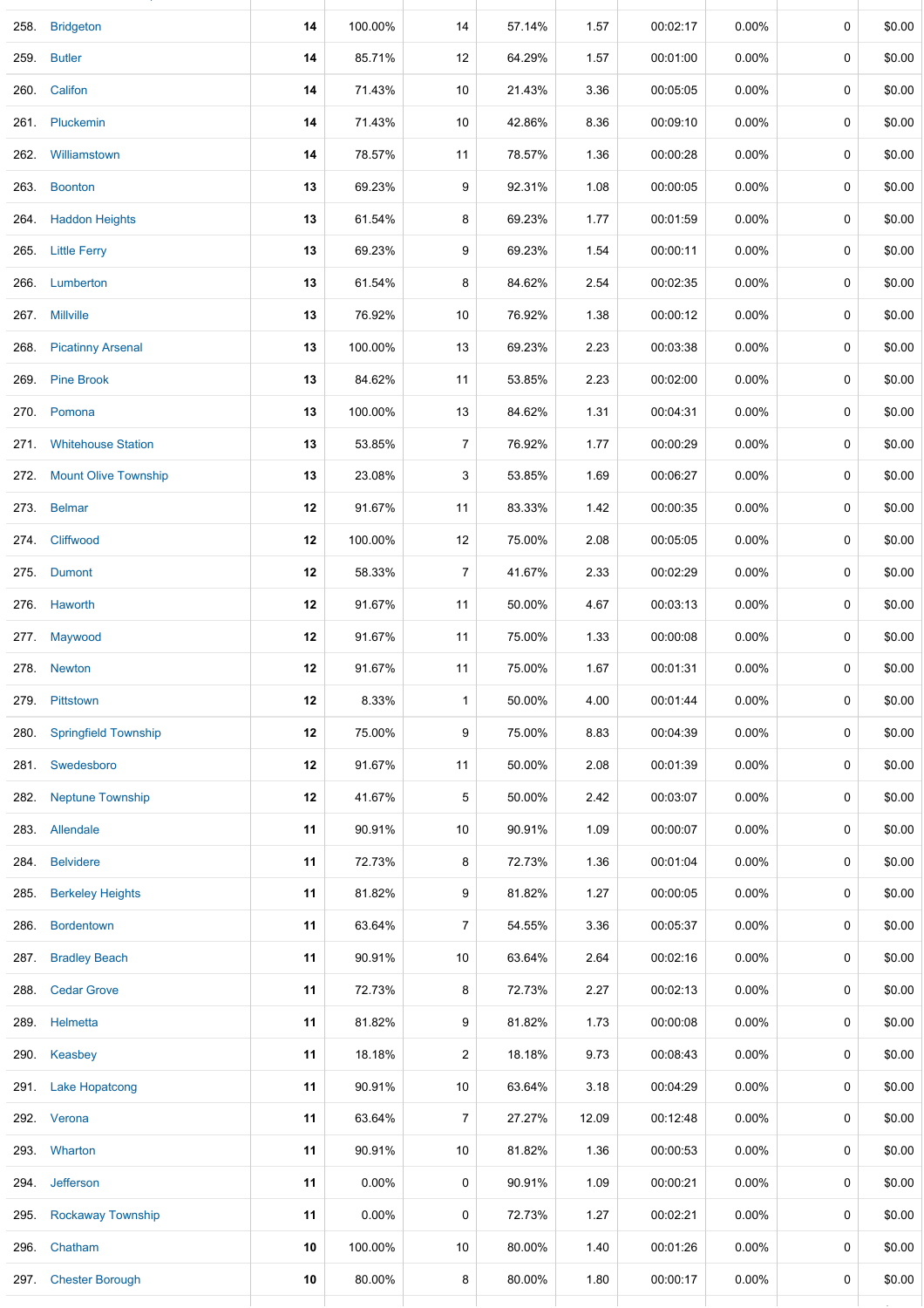| 298. | Clarksburg                 | 10                       | 40.00%  | 4              | 70.00%  | 1.80  | 00:01:04 | 0.00%    | 0 | \$0.00 |
|------|----------------------------|--------------------------|---------|----------------|---------|-------|----------|----------|---|--------|
| 299. | <b>Glen Gardner</b>        | 10                       | 30.00%  | 3              | 20.00%  | 8.00  | 00:21:32 | 0.00%    | 0 | \$0.00 |
|      | 300 Hammonton              | 10                       | 90.00%  | 9              | 100.00% | 1.00  | 00:00:00 | 0.00%    | 0 | \$0.00 |
|      | 301. Magnolia              | 10                       | 100.00% | 10             | 60.00%  | 1.90  | 00:02:36 | 0.00%    | 0 | \$0.00 |
|      | 302. Manville              | 10                       | 80.00%  | 8              | 70.00%  | 3.90  | 00:01:13 | 0.00%    | 0 | \$0.00 |
|      | 303. Spotswood             | 10                       | 90.00%  | 9              | 70.00%  | 2.20  | 00:06:43 | 0.00%    | 0 | \$0.00 |
|      | 304. Wanaque               | 10                       | 80.00%  | 8              | 70.00%  | 1.40  | 00:02:11 | 0.00%    | 0 | \$0.00 |
| 305. | <b>Woodcliff Lake</b>      | 10                       | 80.00%  | 8              | 50.00%  | 3.20  | 00:05:34 | 0.00%    | 0 | \$0.00 |
| 306. | <b>Crosswicks</b>          | 9                        | 77.78%  | $\overline{7}$ | 55.56%  | 19.89 | 00:20:46 | 0.00%    | 0 | \$0.00 |
|      | 307. Garwood               | 9                        | 100.00% | 9              | 66.67%  | 1.33  | 00:00:41 | 0.00%    | 0 | \$0.00 |
|      | 308. Hasbrouck Heights     | 9                        | 100.00% | 9              | 100.00% | 1.00  | 00:00:00 | 0.00%    | 0 | \$0.00 |
|      | 309. Hopatcong             | 9                        | 88.89%  | 8              | 44.44%  | 2.22  | 00:01:08 | 0.00%    | 0 | \$0.00 |
|      | 310. Lawnside              | 9                        | 88.89%  | 8              | 55.56%  | 2.44  | 00:04:02 | 0.00%    | 0 | \$0.00 |
|      | 311. Ledgewood             | 9                        | 77.78%  | $\overline{7}$ | 66.67%  | 3.33  | 00:04:19 | 0.00%    | 0 | \$0.00 |
|      | 312. Leonia                | 9                        | 66.67%  | 6              | 77.78%  | 2.00  | 00:04:52 | 0.00%    | 0 | \$0.00 |
|      | 313. Milltown              | 9                        | 100.00% | 9              | 88.89%  | 1.11  | 00:00:04 | 0.00%    | 0 | \$0.00 |
|      | 314 Oceanport              | 9                        | 66.67%  | 6              | 77.78%  | 2.56  | 00:03:11 | 0.00%    | 0 | \$0.00 |
|      | 315. Port Murray           | 9                        | 88.89%  | 8              | 66.67%  | 3.11  | 00:02:33 | 0.00%    | 0 | \$0.00 |
| 316. | <b>Saddle River</b>        | 9                        | 66.67%  | 6              | 100.00% | 1.00  | 00:00:00 | 0.00%    | 0 | \$0.00 |
|      | 317. Waldwick              | 9                        | 88.89%  | 8              | 77.78%  | 1.22  | 00:00:17 | 0.00%    | 0 | \$0.00 |
|      | 318. Franklin Township     | 9                        | 88.89%  | 8              | 88.89%  | 1.11  | 00:00:03 | 0.00%    | 0 | \$0.00 |
|      | 319. Andover               | 8                        | 75.00%  | 6              | 87.50%  | 1.25  | 00:00:07 | 0.00%    | 0 | \$0.00 |
|      | 320. Bayville              | 8                        | 100.00% | 8              | 62.50%  | 1.50  | 00:02:28 | 0.00%    | 0 | \$0.00 |
|      | 321. Blairstown            | 8                        | 87.50%  | $\overline{7}$ | 100.00% | 1.00  | 00:00:00 | 0.00%    | 0 | \$0.00 |
|      | 322. Cranbury              | 8                        | 100.00% | 8              | 75.00%  | 3.25  | 00:03:52 | 0.00%    | 0 | \$0.00 |
| 323. | <b>Elmwood Park</b>        | 8                        | 100.00% | 8              | 62.50%  | 3.50  | 00:02:21 | 0.00%    | 0 | \$0.00 |
|      | 324. Forked River          | 8                        | 87.50%  | 7              | 62.50%  | 7.25  | 00:17:10 | 0.00%    | 0 | \$0.00 |
| 325. | Franklinville              | 8                        | 100.00% | 8              | 87.50%  | 1.12  | 00:00:04 | 0.00%    | 0 | \$0.00 |
|      | 326. Peapack and Gladstone | 8                        | 50.00%  | 4              | 75.00%  | 1.25  | 00:00:05 | 0.00%    | 0 | \$0.00 |
|      | 327. Hopewell              | 8                        | 87.50%  | 7              | 87.50%  | 1.38  | 00:00:38 | 0.00%    | 0 | \$0.00 |
|      | 328. Lake Hiawatha         | 8                        | 100.00% | 8              | 75.00%  | 1.62  | 00:00:19 | $0.00\%$ | 0 | \$0.00 |
|      | 329. Lambertville          | 8                        | 87.50%  | 7              | 62.50%  | 2.25  | 00:01:02 | 0.00%    | 0 | \$0.00 |
|      | 330. Lincoln Park          | 8                        | 100.00% | 8              | 87.50%  | 1.50  | 00:00:39 | 0.00%    | 0 | \$0.00 |
|      | 331. Linwood               | 8                        | 87.50%  | 7              | 50.00%  | 4.62  | 00:04:40 | 0.00%    | 0 | \$0.00 |
|      | 332. Roebling              | 8                        | 25.00%  | 2              | 25.00%  | 12.50 | 00:09:02 | 0.00%    | 0 | \$0.00 |
|      | 333. Skillman              | 8                        | 100.00% | 8              | 87.50%  | 1.25  | 00:03:02 | $0.00\%$ | 0 | \$0.00 |
| 334. | <b>Stirling</b>            | 8                        | 100.00% | 8              | 87.50%  | 2.25  | 00:03:06 | 0.00%    | 0 | \$0.00 |
| 335. | <b>Gloucester Township</b> | 8                        | 100.00% | 8              | 75.00%  | 1.75  | 00:05:13 | 0.00%    | 0 | \$0.00 |
| 336. | <b>Bellmawr</b>            | $\overline{\phantom{a}}$ | 100.00% | $\overline{7}$ | 71.43%  | 1.57  | 00:05:40 | 0.00%    | 0 | \$0.00 |
|      | 337. Berlin                | $\overline{7}$           | 71.43%  | 5              | 71.43%  | 1.57  | 00:03:30 | $0.00\%$ | 0 | \$0.00 |
|      | 338. Green Village         | $\overline{7}$           | 100.00% | 7              | 28.57%  | 8.29  | 00:05:53 | 0.00%    | 0 | \$0.00 |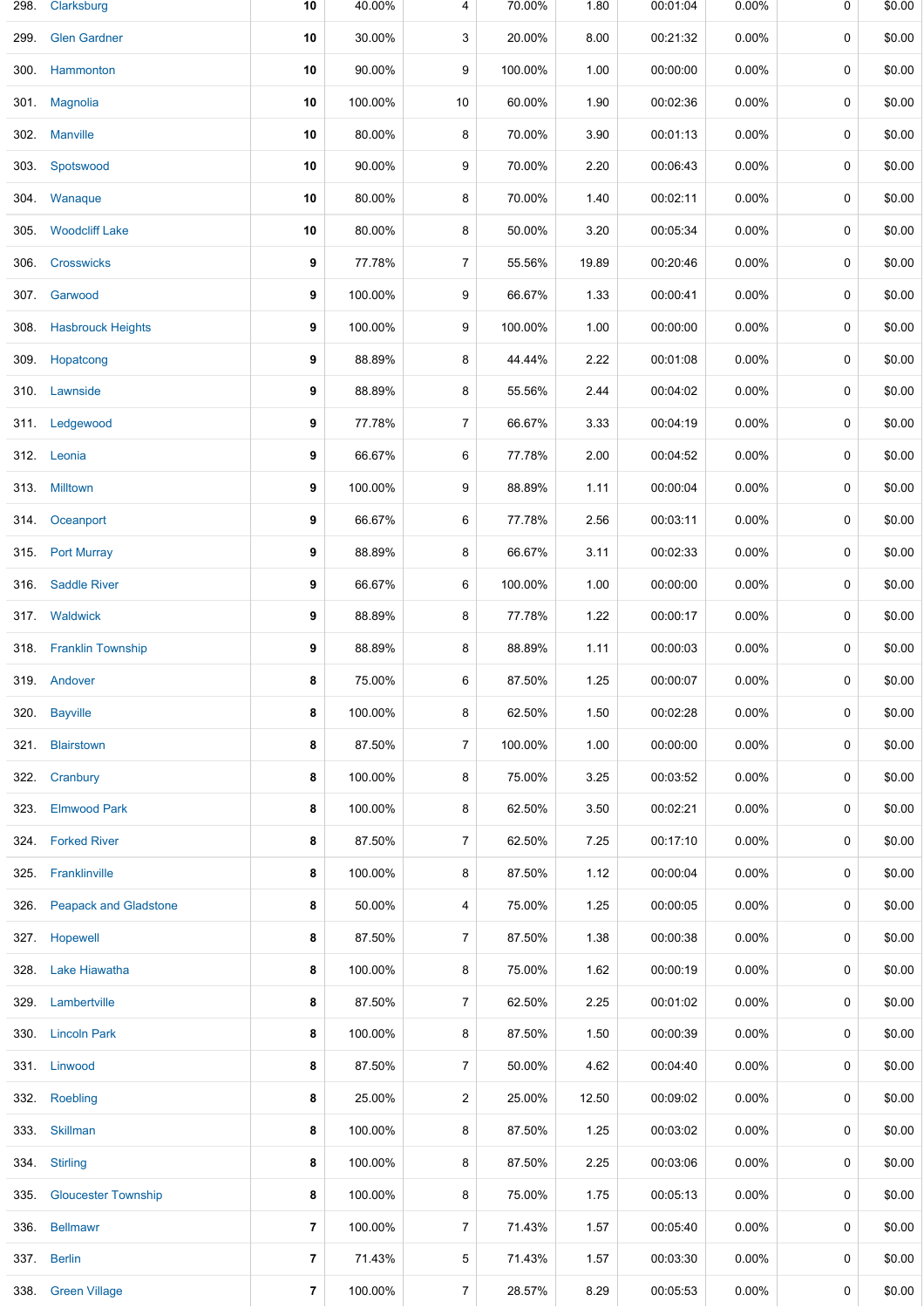|      | 339. Margate City         | 7              | 100.00% | $\overline{7}$ | 100.00% | 1.00  | 00:00:00 | 0.00%    | 0 | \$0.00 |
|------|---------------------------|----------------|---------|----------------|---------|-------|----------|----------|---|--------|
| 340. | Pennsville                | 7              | 100.00% | 7              | 71.43%  | 1.29  | 00:00:02 | 0.00%    | 0 | \$0.00 |
| 341. | Pitman                    | $\overline{7}$ | 85.71%  | 6              | 71.43%  | 6.14  | 00:02:35 | 0.00%    | 0 | \$0.00 |
| 342. | Somerdale                 | 7              | 100.00% | $\overline{7}$ | 85.71%  | 1.14  | 00:00:11 | 0.00%    | 0 | \$0.00 |
| 343. | <b>Somers Point</b>       | 7              | 100.00% | $\overline{7}$ | 57.14%  | 1.57  | 00:00:51 | 0.00%    | 0 | \$0.00 |
|      | 344. Wallington           | 7              | 85.71%  | 6              | 57.14%  | 2.14  | 00:00:53 | 0.00%    | 0 | \$0.00 |
|      | 345. Washington           | 7              | 100.00% | $\overline{7}$ | 85.71%  | 2.57  | 00:04:05 | 0.00%    | 0 | \$0.00 |
| 346. | <b>Evesham Township</b>   | $\overline{7}$ | 100.00% | $\overline{7}$ | 100.00% | 1.00  | 00:00:00 | 0.00%    | 0 | \$0.00 |
|      | 347. Freehold Township    | 7              | 100.00% | 7              | 57.14%  | 3.71  | 00:01:35 | 0.00%    | 0 | \$0.00 |
| 348. | <b>West Caldwell</b>      | $\overline{7}$ | 0.00%   | 0              | 100.00% | 1.00  | 00:00:00 | 0.00%    | 0 | \$0.00 |
|      | 349. Woodland Park        | 7              | 71.43%  | 5              | 100.00% | 1.00  | 00:00:00 | 0.00%    | 0 | \$0.00 |
| 350. | <b>Barrington</b>         | 6              | 83.33%  | $\sqrt{5}$     | 50.00%  | 2.00  | 00:00:23 | 0.00%    | 0 | \$0.00 |
| 351. | Carlstadt                 | 6              | 83.33%  | 5              | 83.33%  | 1.17  | 00:00:03 | 0.00%    | 0 | \$0.00 |
| 352. | <b>Florence Township</b>  | 6              | 83.33%  | $\sqrt{5}$     | 83.33%  | 3.50  | 00:02:06 | 0.00%    | 0 | \$0.00 |
|      | 353. Hamburg              | 6              | 100.00% | 6              | 83.33%  | 1.33  | 00:01:17 | 0.00%    | 0 | \$0.00 |
| 354. | Hampton                   | 6              | 16.67%  | $\mathbf{1}$   | 33.33%  | 3.67  | 00:00:37 | 0.00%    | 0 | \$0.00 |
| 355. | Manasquan                 | 6              | 100.00% | 6              | 100.00% | 1.00  | 00:00:00 | 0.00%    | 0 | \$0.00 |
| 356. | <b>Mount Arlington</b>    | 6              | 50.00%  | 3              | 66.67%  | 1.67  | 00:02:01 | 0.00%    | 0 | \$0.00 |
| 357. | <b>Mountain Lakes</b>     | 6              | 100.00% | 6              | 83.33%  | 1.33  | 00:00:06 | 0.00%    | 0 | \$0.00 |
| 358. | <b>Mullica Hill</b>       | 6              | 100.00% | 6              | 50.00%  | 2.50  | 00:03:03 | 0.00%    | 0 | \$0.00 |
| 359. | <b>Park Ridge</b>         | 6              | 83.33%  | $\sqrt{5}$     | 50.00%  | 2.00  | 00:01:32 | 0.00%    | 0 | \$0.00 |
|      | 360. Stanhope             | 6              | 83.33%  | 5              | 66.67%  | 1.67  | 00:01:19 | 0.00%    | 0 | \$0.00 |
|      | 361. Stratford            | 6              | 100.00% | 6              | 83.33%  | 1.17  | 00:00:10 | 0.00%    | 0 | \$0.00 |
|      | 362. Galloway             | 6              | 83.33%  | 5              | 83.33%  | 1.50  | 00:00:14 | 0.00%    | 0 | \$0.00 |
|      | 363. Ocean Township       | 6              | 66.67%  | 4              | 83.33%  | 1.17  | 00:00:48 | 0.00%    | 0 | \$0.00 |
|      | 364. Atco                 | 5              | 60.00%  | 3              | 60.00%  | 2.20  | 00:00:39 | 0.00%    | 0 | \$0.00 |
|      | 365. Cape May Court House | 5              | 40.00%  | $\overline{2}$ | 20.00%  | 10.60 | 00:17:26 | 0.00%    | 0 | \$0.00 |
| 366. | <b>Demarest</b>           | 5              | 80.00%  | 4              | 80.00%  | 2.60  | 00:01:33 | 0.00%    | 0 | \$0.00 |
|      | 367. Essex Fells          | 5              | 80.00%  | 4              | 60.00%  | 10.80 | 00:04:34 | 0.00%    | 0 | \$0.00 |
|      | 368. Fairview             | 5              | 100.00% | 5              | 60.00%  | 4.20  | 00:08:51 | 0.00%    | 0 | \$0.00 |
|      | 369. Gillette             | 5              | 80.00%  | 4              | 80.00%  | 3.40  | 00:05:59 | $0.00\%$ | 0 | \$0.00 |
| 370. | <b>Gloucester City</b>    | 5              | 100.00% | 5              | 60.00%  | 1.80  | 00:03:11 | 0.00%    | 0 | \$0.00 |
|      | 371. Lavallette           | 5              | 100.00% | 5              | 80.00%  | 1.20  | 00:01:03 | 0.00%    | 0 | \$0.00 |
|      | 372. Liberty Corner       | 5              | 100.00% | 5              | 60.00%  | 2.00  | 00:02:06 | 0.00%    | 0 | \$0.00 |
|      | 373. Mount Freedom        | 5              | 80.00%  | 4              | 60.00%  | 1.60  | 00:01:40 | 0.00%    | 0 | \$0.00 |
|      | 374. Rumson               | 5              | 100.00% | 5              | 80.00%  | 1.40  | 00:00:07 | 0.00%    | 0 | \$0.00 |
|      | 375. Sea Isle City        | 5              | 100.00% | 5              | 60.00%  | 1.40  | 00:00:27 | 0.00%    | 0 | \$0.00 |
|      | 376. South River          | 5              | 80.00%  | 4              | 80.00%  | 1.60  | 00:04:57 | 0.00%    | 0 | \$0.00 |
|      | 377. New York             | 5              | 100.00% | 5              | 100.00% | 1.00  | 00:00:00 | 0.00%    | 0 | \$0.00 |
|      | 378. Atlantic Highlands   | 4              | 25.00%  | $\mathbf{1}$   | 25.00%  | 3.25  | 00:05:09 | $0.00\%$ | 0 | \$0.00 |
| 379  | Reverly                   | 4              | 75 00%  | $\mathbf{B}$   | 75 00%  | 2 UU  | 00.00.14 | በ በበ%    | U | \$0.00 |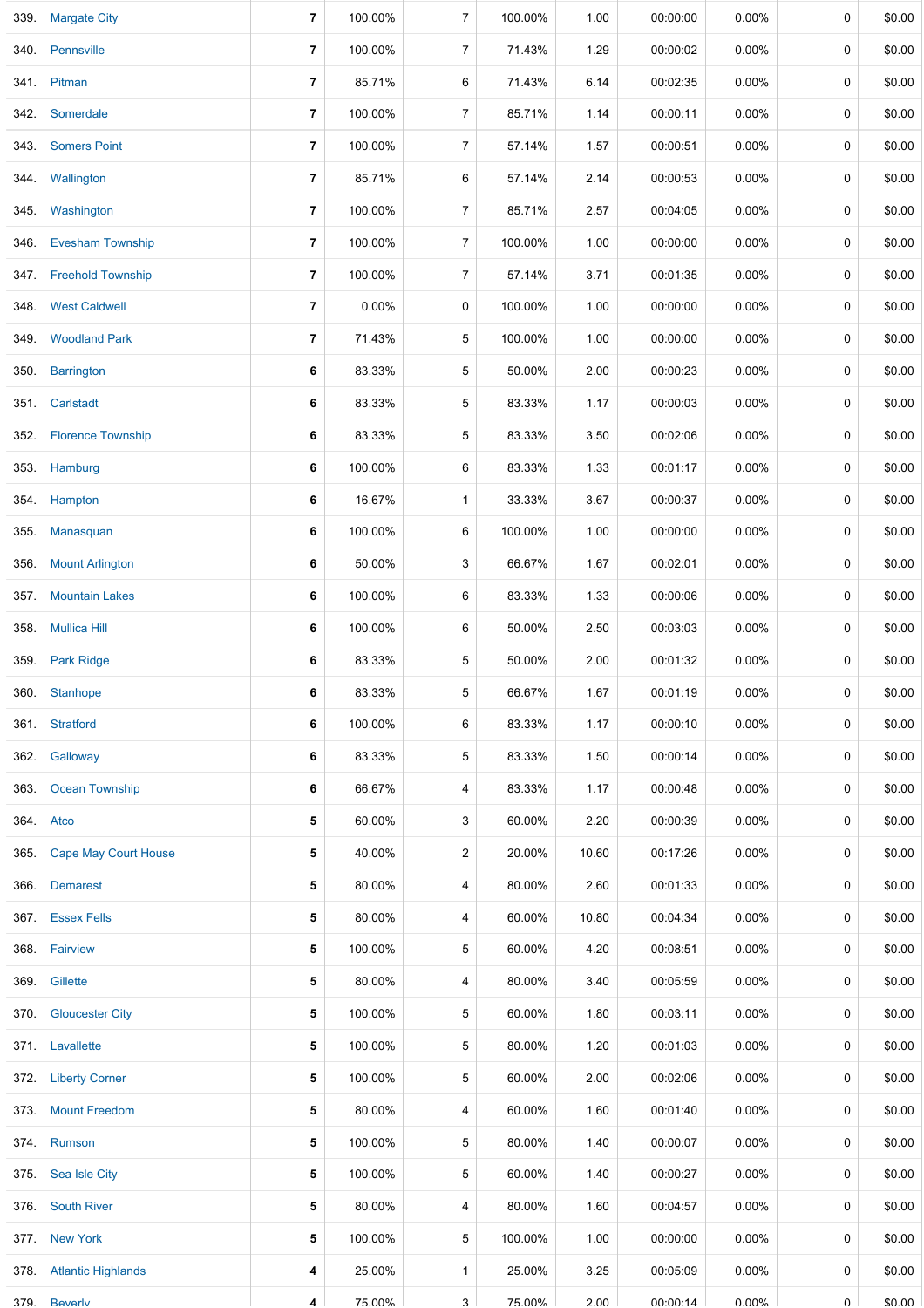| 380. | Bloomingdale               | 4 | 100.00% | 4                       | 75.00%  | 2.75  | 00:02:26 | 0.00%    | 0 | \$0.00 |
|------|----------------------------|---|---------|-------------------------|---------|-------|----------|----------|---|--------|
| 381. | Columbus                   | 4 | 100.00% | 4                       | 75.00%  | 2.00  | 00:00:20 | 0.00%    | 0 | \$0.00 |
| 382. | <b>Cream Ridge</b>         | 4 | 75.00%  | 3                       | 75.00%  | 1.25  | 00:00:03 | 0.00%    | 0 | \$0.00 |
| 383. | <b>Cresskill</b>           | 4 | 50.00%  | $\overline{c}$          | 50.00%  | 1.50  | 00:00:18 | 0.00%    | 0 | \$0.00 |
| 384. | Elmer                      | 4 | 100.00% | 4                       | 100.00% | 1.00  | 00:00:00 | 0.00%    | 0 | \$0.00 |
| 385. | Glendora                   | 4 | 100.00% | 4                       | 25.00%  | 1.75  | 00:01:21 | 0.00%    | 0 | \$0.00 |
| 386. | <b>Montague Township</b>   | 4 | 100.00% | 4                       | 50.00%  | 1.75  | 00:03:26 | 0.00%    | 0 | \$0.00 |
| 387. | <b>New Egypt</b>           | 4 | 100.00% | 4                       | 100.00% | 1.00  | 00:00:00 | 0.00%    | 0 | \$0.00 |
| 388. | <b>Oak Ridge</b>           | 4 | 100.00% | 4                       | 100.00% | 1.00  | 00:00:00 | 0.00%    | 0 | \$0.00 |
| 389. | Oldwick                    | 4 | 100.00% | 4                       | 75.00%  | 1.25  | 00:00:01 | 0.00%    | 0 | \$0.00 |
| 390. | Pottersville               | 4 | 50.00%  | $\overline{c}$          | 0.00%   | 5.50  | 00:10:08 | 0.00%    | 0 | \$0.00 |
| 391. | Sewaren                    | 4 | 100.00% | 4                       | 50.00%  | 2.00  | 00:00:46 | 0.00%    | 0 | \$0.00 |
| 392. | <b>Stone Harbor</b>        | 4 | 75.00%  | 3                       | 50.00%  | 2.00  | 00:00:59 | 0.00%    | 0 | \$0.00 |
|      | 393. Sussex                | 4 | 100.00% | 4                       | 100.00% | 1.00  | 00:00:00 | 0.00%    | 0 | \$0.00 |
| 394. | Wrightstown                | 4 | 75.00%  | 3                       | 75.00%  | 1.25  | 00:06:11 | 0.00%    | 0 | \$0.00 |
| 395. | <b>Hamilton Township</b>   | 4 | 100.00% | 4                       | 75.00%  | 2.00  | 00:03:24 | 0.00%    | 0 | \$0.00 |
| 396. | Hanover                    | 4 | 100.00% | 4                       | 75.00%  | 1.75  | 00:11:47 | 0.00%    | 0 | \$0.00 |
| 397. | <b>Monroe Township</b>     | 4 | 75.00%  | 3                       | 50.00%  | 2.50  | 00:01:00 | 0.00%    | 0 | \$0.00 |
| 398. | <b>Pittsgrove Township</b> | 4 | 100.00% | 4                       | 100.00% | 1.00  | 00:00:00 | 0.00%    | 0 | \$0.00 |
| 399. | <b>Wall Township</b>       | 4 | 100.00% | 4                       | 75.00%  | 2.25  | 00:00:13 | 0.00%    | 0 | \$0.00 |
| 400. | Avon-by-the-Sea            | 3 | 100.00% | 3                       | 33.33%  | 1.67  | 00:00:15 | 0.00%    | 0 | \$0.00 |
|      | 401. Brielle               | 3 | 66.67%  | $\overline{\mathbf{c}}$ | 100.00% | 1.00  | 00:00:00 | 0.00%    | 0 | \$0.00 |
|      | 402. Egg Harbor City       | 3 | 100.00% | 3                       | 100.00% | 1.00  | 00:00:00 | $0.00\%$ | 0 | \$0.00 |
| 403. | Elwood                     | 3 | 66.67%  | $\overline{c}$          | 100.00% | 1.00  | 00:00:00 | $0.00\%$ | 0 | \$0.00 |
| 404. | Emerson                    | 3 | 100.00% | 3                       | 100.00% | 1.00  | 00:00:00 | $0.00\%$ | 0 | \$0.00 |
|      | 405. Frenchtown            | 3 | 100.00% | 3                       | 66.67%  | 1.33  | 00:00:12 | $0.00\%$ | 0 | \$0.00 |
|      | 406. Harrington Park       | 3 | 100.00% | 3                       | 100.00% | 1.00  | 00:00:00 | $0.00\%$ | 0 | \$0.00 |
|      | 407. Ho-Ho-Kus             | 3 | 66.67%  | $\overline{c}$          | 33.33%  | 11.00 | 00:19:31 | 0.00%    | 0 | \$0.00 |
|      | 408. Hunterdon             | 3 | 100.00% | 3                       | 33.33%  | 2.00  | 00:02:21 | $0.00\%$ | 0 | \$0.00 |
|      | 409. Kenvil                | 3 | 100.00% | 3                       | 66.67%  | 2.33  | 00:00:44 | 0.00%    | 0 | \$0.00 |
|      | 410. Landing               | 3 | 33.33%  | $\mathbf{1}$            | 100.00% | 1.00  | 00:00:00 | $0.00\%$ | 0 | \$0.00 |
|      | 411. Malaga                | 3 | 100.00% | 3                       | 100.00% | 1.00  | 00:00:00 | 0.00%    | 0 | \$0.00 |
|      | 412. Midland Park          | 3 | 100.00% | 3                       | 66.67%  | 4.00  | 00:01:04 | $0.00\%$ | 0 | \$0.00 |
|      | 413. Millington            | 3 | 100.00% | 3                       | 66.67%  | 2.00  | 00:00:22 | $0.00\%$ | 0 | \$0.00 |
| 414. | <b>Mount Ephraim</b>       | 3 | 100.00% | 3                       | 100.00% | 1.00  | 00:00:00 | $0.00\%$ | 0 | \$0.00 |
|      | 415 Mountainside           | 3 | 100.00% | 3                       | 33.33%  | 13.00 | 00:05:15 | $0.00\%$ | 0 | \$0.00 |
|      | 416. Peapack               | 3 | 100.00% | 3                       | 33.33%  | 6.33  | 00:08:57 | 0.00%    | 0 | \$0.00 |
|      | 417. Penns Grove           | 3 | 100.00% | 3                       | 33.33%  | 2.33  | 00:01:11 | $0.00\%$ | 0 | \$0.00 |
|      | 418. Port Reading          | 3 | 33.33%  | $\mathbf{1}$            | 66.67%  | 3.00  | 00:00:28 | 0.00%    | 0 | \$0.00 |
|      | 419 Runnemede              | 3 | 100.00% | 3                       | 66.67%  | 1.33  | 00:00:06 | $0.00\%$ | 0 | \$0.00 |
|      |                            |   |         |                         |         |       |          |          |   |        |

379. Beverly **4** 75.00% 3 75.00% 2.00 00:00:14 0.00% 0 \$0.00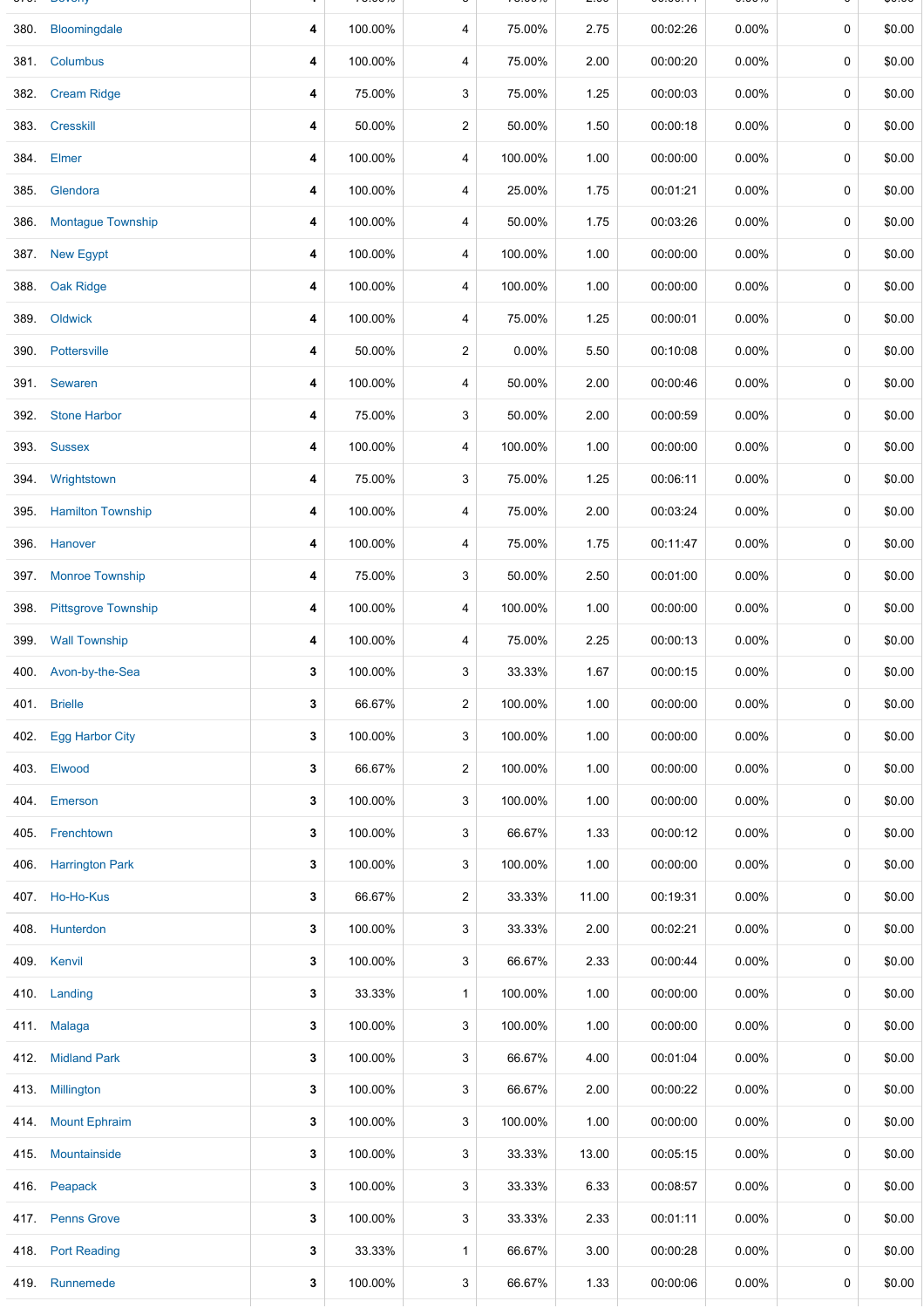| 420. | <b>South Hackensack</b>   | 3                | 66.67%  | $\overline{c}$ | 66.67%  | 1.33 | 00:00:01 | 0.00%    | 0           | \$0.00 |
|------|---------------------------|------------------|---------|----------------|---------|------|----------|----------|-------------|--------|
|      | 421. Tuckerton            | 3                | 100.00% | 3              | 66.67%  | 1.67 | 00:03:15 | 0.00%    | 0           | \$0.00 |
| 422. | <b>West Long Branch</b>   | 3                | 100.00% | 3              | 100.00% | 1.00 | 00:00:00 | 0.00%    | 0           | \$0.00 |
| 423. | Wood-Ridge                | 3                | 100.00% | 3              | 100.00% | 1.00 | 00:00:00 | 0.00%    | 0           | \$0.00 |
| 424. | Woodstown                 | 3                | 66.67%  | $\overline{2}$ | 66.67%  | 1.67 | 00:06:44 | 0.00%    | 0           | \$0.00 |
| 425. | <b>Hardyston Township</b> | 3                | 100.00% | 3              | 100.00% | 1.00 | 00:00:00 | 0.00%    | 0           | \$0.00 |
| 426. | Kingwood                  | 3                | 100.00% | 3              | 100.00% | 1.00 | 00:00:00 | 0.00%    | 0           | \$0.00 |
| 427. | <b>Lakewood Township</b>  | 3                | 66.67%  | 2              | 100.00% | 1.00 | 00:00:00 | 0.00%    | 0           | \$0.00 |
| 428. | Montgomery                | 3                | 100.00% | 3              | 66.67%  | 1.33 | 00:00:34 | 0.00%    | 0           | \$0.00 |
| 429. | <b>Stafford Township</b>  | 3                | 100.00% | 3              | 66.67%  | 1.33 | 00:01:05 | 0.00%    | 0           | \$0.00 |
|      | 430. Allentown            | $\mathbf{2}$     | 100.00% | 2              | 50.00%  | 2.50 | 00:00:31 | 0.00%    | 0           | \$0.00 |
|      | 431. Augusta              | $\mathbf 2$      | 100.00% | $\overline{2}$ | 100.00% | 1.00 | 00:00:00 | 0.00%    | 0           | \$0.00 |
|      | 432. Avalon               | $\mathbf 2$      | 50.00%  | $\mathbf{1}$   | 100.00% | 1.00 | 00:00:00 | 0.00%    | 0           | \$0.00 |
| 433. | <b>Bridgeport</b>         | $\boldsymbol{2}$ | 0.00%   | 0              | 100.00% | 1.00 | 00:00:00 | 0.00%    | 0           | \$0.00 |
| 434. | Clayton                   | $\mathbf{2}$     | 100.00% | 2              | 50.00%  | 3.00 | 00:04:59 | 0.00%    | 0           | \$0.00 |
| 435. | Fanwood                   | $\mathbf{2}$     | 100.00% | $\overline{c}$ | 0.00%   | 2.50 | 00:02:33 | 0.00%    | 0           | \$0.00 |
|      | 436. Far Hills            | $\mathbf{2}$     | 100.00% | 2              | 50.00%  | 2.50 | 00:02:30 | 0.00%    | 0           | \$0.00 |
| 437. | Franklin                  | $\mathbf{2}$     | 100.00% | $\overline{c}$ | 100.00% | 1.00 | 00:00:00 | 0.00%    | 0           | \$0.00 |
| 438. | Glasser                   | $\mathbf{2}$     | 50.00%  | $\mathbf{1}$   | 50.00%  | 1.50 | 00:00:07 | 0.00%    | 0           | \$0.00 |
| 439. | <b>High Bridge</b>        | $\mathbf{2}$     | 100.00% | $\overline{c}$ | 50.00%  | 2.00 | 00:00:56 | 0.00%    | 0           | \$0.00 |
| 440. | <b>Island Heights</b>     | $\mathbf{2}$     | 100.00% | $\overline{c}$ | 100.00% | 1.00 | 00:00:00 | 0.00%    | 0           | \$0.00 |
|      | 441. Keansburg            | $\mathbf{2}$     | 100.00% | $\overline{c}$ | 100.00% | 1.00 | 00:00:00 | 0.00%    | 0           | \$0.00 |
|      | 442. Kingston             | $\mathbf{2}$     | 100.00% | $\overline{2}$ | 100.00% | 1.00 | 00:00:00 | 0.00%    | 0           | \$0.00 |
| 443. | <b>Lafayette Township</b> | $\mathbf{2}$     | 100.00% | $\overline{c}$ | 50.00%  | 1.50 | 00:00:08 | 0.00%    | 0           | \$0.00 |
| 444. | <b>Marmora</b>            | $\boldsymbol{2}$ | 100.00% | $\overline{2}$ | 100.00% | 1.00 | 00:00:00 | $0.00\%$ | 0           | \$0.00 |
| 445. | Mickleton                 | $\mathbf{2}$     | 100.00% | 2              | 100.00% | 1.00 | 00:00:00 | 0.00%    | 0           | \$0.00 |
| 446. | <b>National Park</b>      | $\mathbf{2}$     | 50.00%  | $\mathbf{1}$   | 50.00%  | 1.50 | 00:00:09 | 0.00%    | 0           | \$0.00 |
| 447. | Ogdensburg                | $\mathbf{2}$     | 100.00% | $\overline{c}$ | 50.00%  | 2.00 | 00:07:35 | 0.00%    | 0           | \$0.00 |
| 448. | Pemberton                 | $\mathbf{2}$     | 100.00% | $\overline{c}$ | 100.00% | 1.00 | 00:00:00 | 0.00%    | 0           | \$0.00 |
| 449. | Ringwood                  | $\mathbf{2}$     | 100.00% | $\overline{2}$ | 50.00%  | 1.50 | 00:00:09 | 0.00%    | 0           | \$0.00 |
| 450. | <b>Rio Grande</b>         | $\mathbf{2}$     | 100.00% | 2              | 100.00% | 1.00 | 00:00:00 | 0.00%    | 0           | \$0.00 |
| 451. | Riverdale                 | $\mathbf{2}$     | 100.00% | $\overline{2}$ | 100.00% | 1.00 | 00:00:00 | 0.00%    | 0           | \$0.00 |
|      | 452. Salem                | $\mathbf{2}$     | 100.00% | 2              | 50.00%  | 1.50 | 00:00:49 | $0.00\%$ | 0           | \$0.00 |
|      | 453. Sea Girt             | $\mathbf{2}$     | 100.00% | $\overline{2}$ | 100.00% | 1.00 | 00:00:00 | 0.00%    | 0           | \$0.00 |
| 454. | <b>Seaside Heights</b>    | $\mathbf{2}$     | 100.00% | 2              | 100.00% | 1.00 | 00:00:00 | 0.00%    | 0           | \$0.00 |
| 455. | Stewartsville             | $\mathbf{2}$     | 100.00% | $\overline{2}$ | 100.00% | 1.00 | 00:00:00 | 0.00%    | 0           | \$0.00 |
|      | 456. Teterboro            | $\mathbf{2}$     | 100.00% | 2              | 100.00% | 1.00 | 00:00:00 | 0.00%    | 0           | \$0.00 |
|      | 457. Thorofare            | $\mathbf{2}$     | 100.00% | $\overline{c}$ | 50.00%  | 1.50 | 00:00:04 | 0.00%    | $\mathbf 0$ | \$0.00 |
|      | 458. Three Bridges        | $\mathbf{2}$     | 100.00% | $\overline{c}$ | 100.00% | 1.00 | 00:00:00 | 0.00%    | 0           | \$0.00 |
|      | 459. Westville            | $\mathbf{2}$     | 100.00% | $\overline{c}$ | 50.00%  | 1.50 | 00:00:43 | 0.00%    | 0           | \$0.00 |
|      | 460. Whitehouse           | $\mathbf{2}$     | 100.00% | 2              | 0.00%   | 2.50 | 00:05:30 | 0.00%    | 0           | \$0.00 |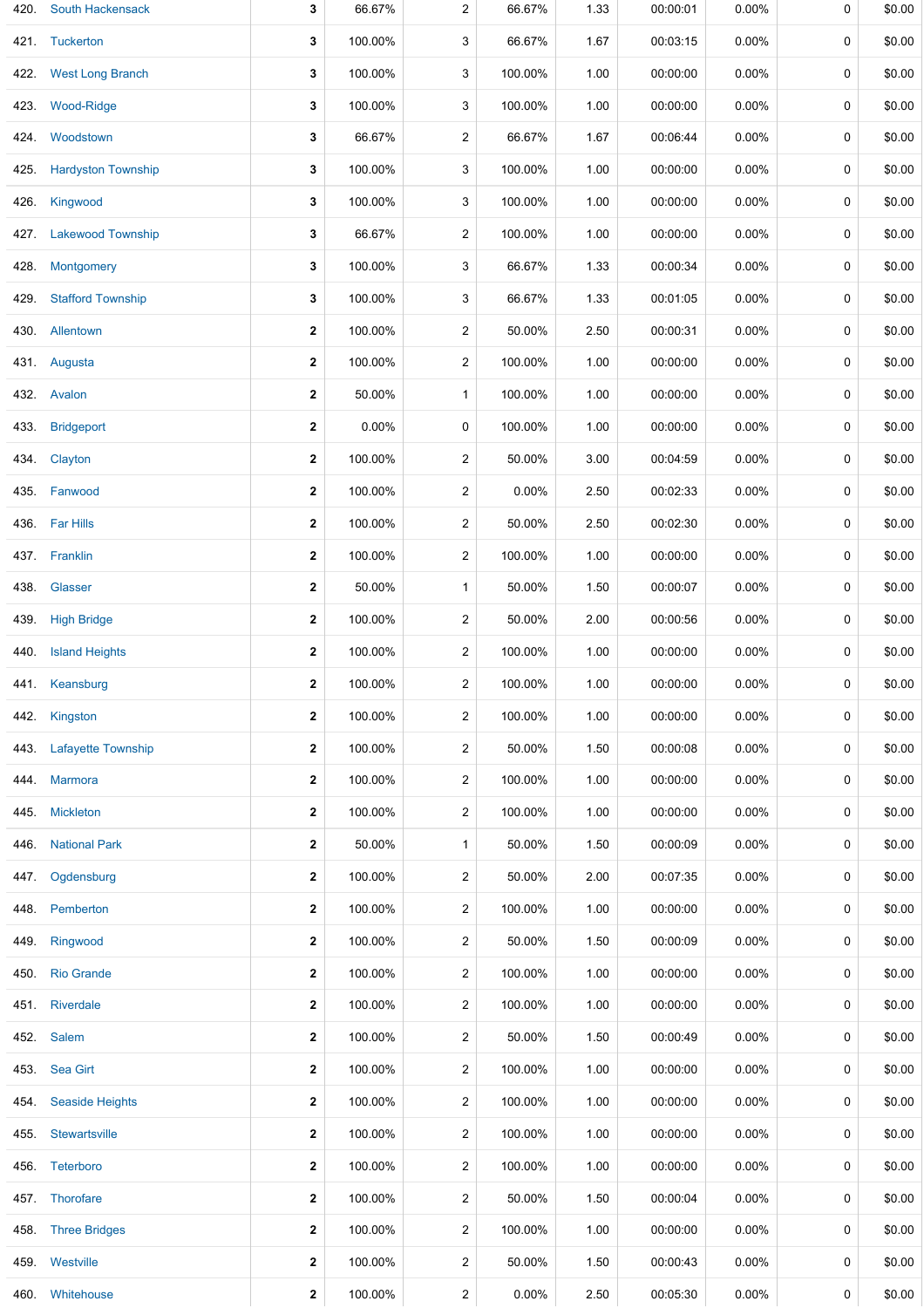|      | 461. Aberdeen Township     | 2            | 100.00% | 2              | 100.00%  | 1.00   | 00:00:00 | 0.00%    | 0      | \$0.00 |
|------|----------------------------|--------------|---------|----------------|----------|--------|----------|----------|--------|--------|
| 462. | <b>Boonton Township</b>    | $\mathbf{2}$ | 50.00%  | $\mathbf{1}$   | 50.00%   | 15.50  | 00:21:38 | 0.00%    | 0      | \$0.00 |
| 463. | <b>Burlington Township</b> | $\mathbf{2}$ | 100.00% | $\overline{2}$ | 100.00%  | 1.00   | 00:00:00 | 0.00%    | 0      | \$0.00 |
| 464. | Cinnaminson                | $\mathbf{2}$ | 100.00% | $\overline{c}$ | 50.00%   | 2.00   | 00:01:51 | 0.00%    | 0      | \$0.00 |
| 465. | Delran                     | $\mathbf{2}$ | 100.00% | $\overline{c}$ | 100.00%  | 1.00   | 00:00:00 | 0.00%    | 0      | \$0.00 |
| 466. | <b>Hamilton Township</b>   | $\mathbf{2}$ | 100.00% | $\overline{c}$ | 100.00%  | 1.00   | 00:00:00 | 0.00%    | 0      | \$0.00 |
| 467. | <b>Lacey Township</b>      | $\mathbf{2}$ | 100.00% | $\overline{c}$ | 100.00%  | 1.00   | 00:00:00 | 0.00%    | 0      | \$0.00 |
| 468. | <b>Long Beach Township</b> | $\mathbf 2$  | 100.00% | $\overline{c}$ | 50.00%   | 2.50   | 00:02:31 | 0.00%    | 0      | \$0.00 |
| 469. | <b>Manchester Township</b> | $\mathbf{2}$ | 100.00% | $\overline{c}$ | 100.00%  | 1.00   | 00:00:00 | $0.00\%$ | 0      | \$0.00 |
| 470. | <b>Pemberton Township</b>  | $\mathbf{2}$ | 50.00%  | $\mathbf{1}$   | 100.00%  | 1.00   | 00:00:00 | 0.00%    | 0      | \$0.00 |
| 471. | <b>Point Pleasant</b>      | $\mathbf{2}$ | 0.00%   | 0              | 50.00%   | 2.00   | 00:07:24 | 0.00%    | 0      | \$0.00 |
| 472. | Robbinsville               | $\mathbf{2}$ | 100.00% | $\overline{c}$ | 50.00%   | 1.50   | 00:05:03 | 0.00%    | 0      | \$0.00 |
| 473. | <b>Washington Township</b> | $\mathbf{2}$ | 100.00% | $\overline{c}$ | 100.00%  | 1.00   | 00:00:00 | 0.00%    | 0      | \$0.00 |
|      | 474. Belford               | 1            | 100.00% | $\mathbf{1}$   | 100.00%  | 1.00   | 00:00:00 | 0.00%    | 0      | \$0.00 |
| 475. | <b>Bloomsbury</b>          | 1            | 100.00% | $\mathbf{1}$   | 100.00%  | 1.00   | 00:00:00 | 0.00%    | 0      | \$0.00 |
| 476. | <b>Branchville</b>         | 1            | 100.00% | $\mathbf{1}$   | 0.00%    | 4.00   | 00:06:57 | 0.00%    | 0      | \$0.00 |
| 477. | <b>Brigantine</b>          | 1            | 100.00% | $\mathbf{1}$   | 100.00%  | 1.00   | 00:00:00 | 0.00%    | 0      | \$0.00 |
| 478. | <b>Estell Manor</b>        | 1            | 100.00% | $\mathbf{1}$   | 100.00%  | 1.00   | 00:00:00 | 0.00%    | 0      | \$0.00 |
| 479. | Gibbstown                  | 1            | 0.00%   | 0              | $0.00\%$ | 10.00  | 00:06:37 | $0.00\%$ | 0      | \$0.00 |
| 480. | Johnsonburg                | 1            | 100.00% | $\mathbf{1}$   | 100.00%  | 1.00   | 00:00:00 | $0.00\%$ | 0      | \$0.00 |
|      | 481. Lakehurst             | 1            | 100.00% | $\mathbf{1}$   | 100.00%  | 1.00   | 00:00:00 | $0.00\%$ | 0      | \$0.00 |
| 482. | <b>Little York</b>         | 1            | 100.00% | $\mathbf{1}$   | 100.00%  | 1.00   | 00:00:00 | 0.00%    | 0      | \$0.00 |
| 483. | <b>Milford</b>             | 1            | 100.00% | $\mathbf{1}$   | $0.00\%$ | 4.00   | 00:00:50 | $0.00\%$ | 0      | \$0.00 |
| 484. | Mine Hill Township         | 1            | 100.00% | $\mathbf{1}$   | 100.00%  | 1.00   | 00:00:00 | $0.00\%$ | 0      | \$0.00 |
| 485. | Moonachie                  | 1            | 100.00% | $\mathbf{1}$   | 100.00%  | 1.00   | 00:00:00 | 0.00%    | 0      | \$0.00 |
| 486. | <b>Navesink</b>            | 1            | 100.00% | $\mathbf{1}$   | 100.00%  | 1.00   | 00:00:00 | 0.00%    | 0      | \$0.00 |
| 487. | <b>Neshanic Station</b>    | 1            | 100.00% | $\mathbf{1}$   | 100.00%  | 1.00   | 00:00:00 | $0.00\%$ | 0      | \$0.00 |
| 488. | Netcong                    | 1            | 100.00% | $\mathbf{1}$   | 100.00%  | 1.00   | 00:00:00 | $0.00\%$ | 0      | \$0.00 |
| 489. | Northvale                  | 1            | 100.00% | $\mathbf{1}$   | 100.00%  | 1.00   | 00:00:00 | $0.00\%$ | 0      | \$0.00 |
| 490. | <b>Pompton Plains</b>      | 1            | 100.00% | $\mathbf{1}$   | 0.00%    | 2.00   | 00:00:58 | $0.00\%$ | 0      | \$0.00 |
| 491. | Rancocas                   | 1            | 100.00% | $\mathbf{1}$   | 100.00%  | 1.00   | 00:00:00 | $0.00\%$ | 0      | \$0.00 |
| 492. | Stockholm                  | 1            | 100.00% | $\mathbf{1}$   | 100.00%  | 1.00   | 00:00:00 | 0.00%    | 0      | \$0.00 |
| 493. | <b>Towaco</b>              | 1            | 100.00% | $\mathbf{1}$   | 100.00%  | 1.00   | 00:00:00 | $0.00\%$ | 0      | \$0.00 |
|      | 494. Vauxhall              | 1            | 0.00%   | 0              | 100.00%  | 1.00   | 00:00:00 | 0.00%    | 0      | \$0.00 |
| 495. | <b>Walpack Township</b>    | 1            | 100.00% | $\mathbf{1}$   | 100.00%  | 1.00   | 00:00:00 | 0.00%    | 0      | \$0.00 |
|      | 496. Watchung              | 1            | 100.00% | $\mathbf{1}$   | 100.00%  | 1.00   | 00:00:00 | 0.00%    | 0      | \$0.00 |
| 497. | <b>West Berlin</b>         | 1            | 100.00% | $\mathbf{1}$   | 100.00%  | 1.00   | 00:00:00 | $0.00\%$ | 0      | \$0.00 |
| 498. | <b>Berlin Township</b>     | 1            | 0.00%   | 0              | 100.00%  | 1.00   | 00:00:00 | $0.00\%$ | 0      | \$0.00 |
| 499. | <b>Branchburg</b>          | 1            | 100.00% | $\mathbf{1}$   | 100.00%  | 1.00   | 00:00:00 | $0.00\%$ | 0      | \$0.00 |
| 500. | <b>Clinton Township</b>    | 1            | 0.00%   | 0              | 100.00%  | 1.00   | 00:00:00 | 0.00%    | 0      | \$0.00 |
| EO4  | Cranking, Taiwaakir        |              | 100000  |                | 100000   | $\sim$ | 0.0000   | 0.0001   | $\sim$ | 0000   |